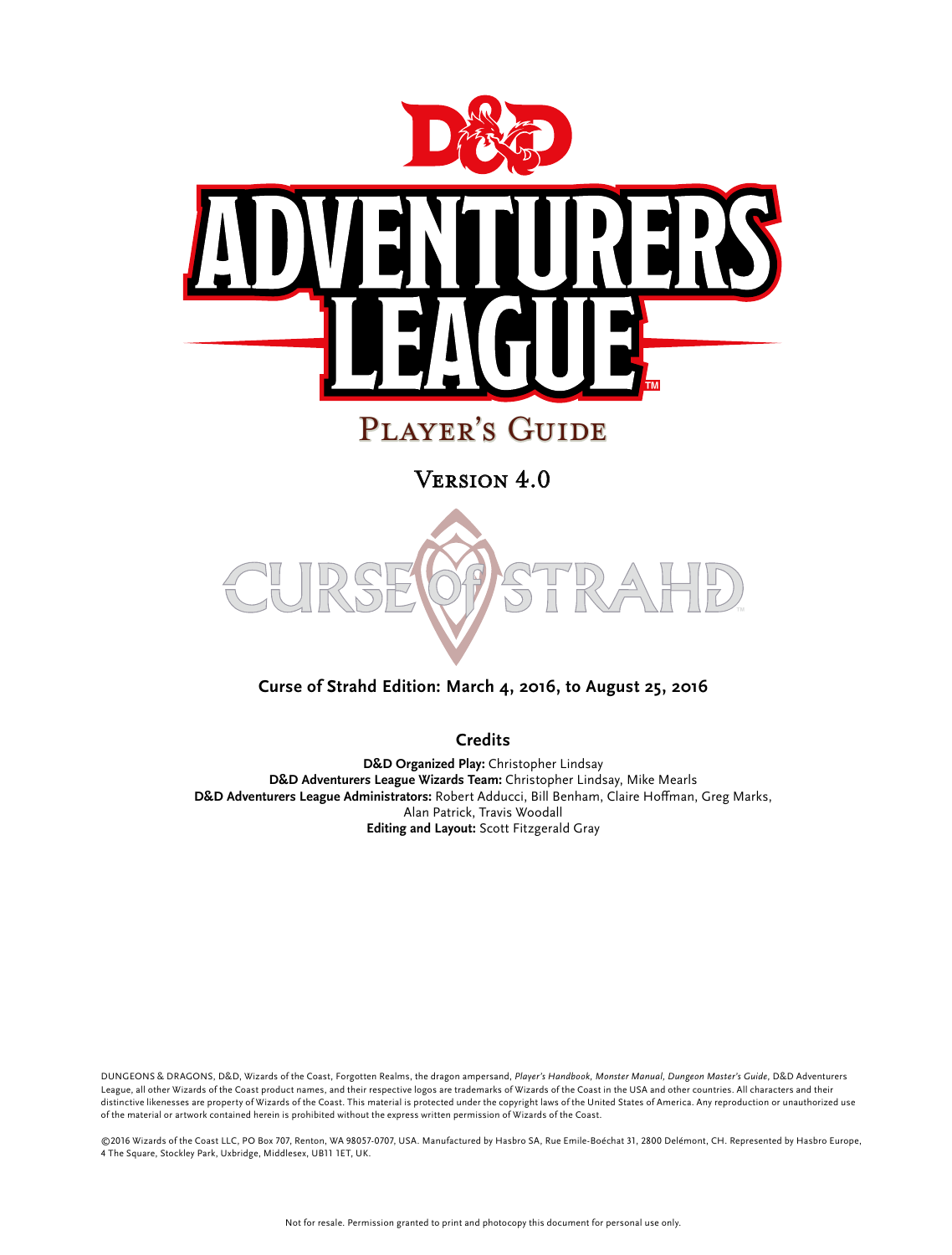## WHAT IS THE D&D Adventurers League?

The D&D Adventurers League is an ongoing official organized play campaign for Dungeons & Dragons®. It uses the fifth edition of the Dungeons & Dragons rules, and features the Forgotten Realms® setting. You can play D&D Adventurers League games anywhere. You can create a character and bring that character to any D&D Adventurers League game.

D&D Adventurers League games can be public, in-person play events, but they can also be played at home or in another private setting of your choosing. Typical venues for these events are game and hobby stores, conventions, public-accessible game day events, libraries, your home, or anywhere you gather to play a D&D Adventurers League game.

## How to Use This Guide

The *D&D Adventurers League Player's Guide* is a comprehensive guide to all the rules used by players for official games. A separate document contains important information for Dungeon Masters and organizers.

When there are differences between the rules and guidelines here and in other sources, the rules here take precedence for D&D Adventurers League play.

This guide is divided up into two parts:

- **Part 1** is about creating and advancing a character. It covers what rules are allowed for characters and how to advance characters after playing adventures.
- **Part 2** contains resources and other information that you might find handy. It also contains a list of frequently asked questions.

## WHAT YOU NEED TO PLAY

In order to participate in D&D Adventurers League games, you'll need the following:

- **The D&D** *Basic Rules***.** This PDF document is available for free on the Wizards of the Coast web site. It contains all the basic rules of the game, and you can create a character with it. Additional options for characters are available in the fifth edition *Player's Handbook* and the *Sword Coast Adventurer's Guide*.
- **A character sheet.** You can use an official D&D Adventurers League character sheet, or any other D&D character sheet that suits you.
- **A D&D Adventurers League adventure logsheet.** You'll use this to record each session of play, keeping track of your experience, treasure, and other notes.
- **A DCI number.** This is an official Wizards of the Coast organized play number. It's obtainable at public events; ask the organizer for one the first time you play. DCI numbers can also be acquired online by following the instructions provided [here](http://wpn.wizards.com/sites/wpn/files/attachements/wizardsaccountposter_11x17.pdf).

## Storyline Seasons

Every few months, D&D Adventurers League begins a new storyline season. The storyline season provides a theme and plot elements that connect several

### **D&D Adventurers League Mission**

D&D Adventurers League events must:

- Be inclusive of players of all backgrounds
- Foster a welcoming atmosphere focused on fun
- Use only approved adventure content

adventures together to form a campaign. The current storyline season is called *Curse of Strahd*.

Storyline seasons provide continuity to play. In addition, the rotation of a storyline season provides a time to begin new characters, update rules documents, and start new adventures. You can always continue playing an existing character through multiple storylines, as long as your character meets the level requirement for the adventures.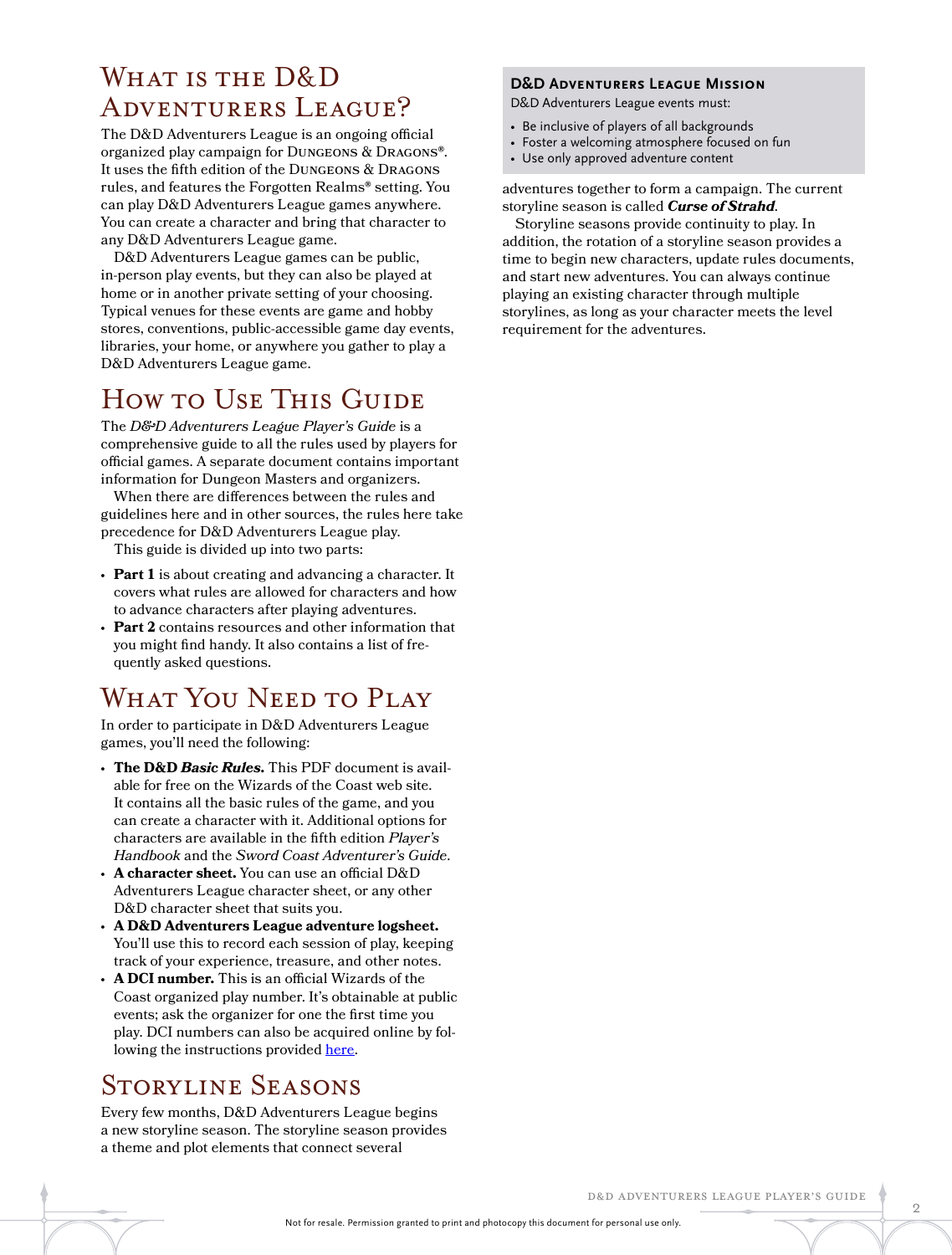# PART 1: CHARACTERS SWORD COAST ADVENTURER'S GUIDE

This section contains information on creating and advancing characters for play in the D&D Adventurers League.

## Allowed Rules

Characters originating during the *Curse of Strahd*  storyline season can use the following rules for character options:

- D&D *Basic Rules* (all rules except rolling ability scores and hit points, rolling for starting wealth, some alignment restrictions)
- D&D *Player's Handbook*™ (all rules except rolling ability scores and hit points, some alignment restrictions)
- *Curse of Strahd*™ appendix A
- *Monster Manual*™ appendix A (beasts only)
- *Sword Coast Adventurer's Guide*™ (see the sidebar)

Official documentation, such as a D&D Adventurers League certificate, **might provide exceptions** to the allowed rules. Spells, race, or class features in the allowed rules that specifically reference a creature not found in the allowed rules in order for them to function properly are also an exception to these rules.

## CHARACTER CREATION

To create a character for the D&D Adventurers League, follow the steps below. Special exceptions and unique rules as applicable to the D&D Adventurers League are noted within each section.

Characters begin play at **1st level.**

### Choose a Story Origin

Select your story origin for your character. Most of the time, this is simple—it's your starting adventure's storyline season. Your choice of story origin tells you what rules you can use for character options. You can choose any available story origin, even if you plan on playing in another storyline.

The following story origins are currently available:

- *Rage of Demons*
- *Elemental Evil*
- *Tyranny of Dragons*
- *Curse of Strahd*

For the *Tyranny of Dragons*, *Elemental Evil*, and *Rage of Demons* story origins, see "Past Story Origins" at the end of this document.

### Choose a Race

All races available in your rules for character options are allowed for play, including the uncommon races.

*Variant Human Traits.* If you are playing a human, you are allowed to use the variant traits, as presented in chapter 2 of the *Player's Handbook*.

All sidebars and optional rules in the *Sword Coast Adventurer's Guide* are legal for D&D Adventurers League play, with the exceptions noted here. The following rules options are either not allowed, or are restricted in some way:

- The Winged variant granting a fly speed for tieflings is not legal for D&D Adventurers League play. Cosmetic wings from the Appearance variant that don't grant a fly speed are fine.
- Races or other options that are mentioned but whose rules are found in another source (for example, aasimar and genasi) do not become legal without other campaign documentation unless that source is also legal for your character's story origin.
- You can indicate that you are a member of a rare elf subrace for the purpose of roleplaying, but you can use only the subrace traits for elves given in the *Player's Handbook*.
- You must be a dwarf to take the Path of the Battlerager primal path, and you must be an elf to take the Bladesinging arcane tradition.
- The inheritor background requires additional guidance. You can roll on the random table provided in the *Sword Coast Adventurer's Guide* as normal, but any item you choose must be a nonconsumable item found in the *Player's Handbook* worth 75 gp or less. Whether you choose to roll randomly or to pick your inheritance, your inheritance can be entirely mundane or possess a minor magical quirk. If you wish your item to have a minor magical quirk, you can choose either to have it glow with the light of a candle, or you can select an option from the What Quirk Does It Have? table in the *Dungeon Master's Guide*.

### Choose a Class

All classes and character options within each class available in your rules are allowed for play.

*Deities.* D&D Adventurers League storylines are set in the Forgotten Realms, and as such, people worship the deities of that world. If you would like your character to worship a deity, you can choose one from the list of Forgotten Realms or nonhuman deities presented in appendix B of the *Player's Handbook* or the D&D *Basic Rules,* or from the expanded lists of Faerûnian deities in chapter 1 of the *Sword Coast Adventurer's Guide*. Clerics and characters with the Acolyte background must choose a deity from one of these lists. If you're a cleric, you can choose one of the deity's suggested domains or the Life domain. The Death domain is not allowed unless that rules option is available for your storyline season.

### Determine Ability Scores

You can generate your character's ability scores using one of the following methods:

- Standard set (15, 14, 13, 12, 10, 8)
- Customizing ability scores variant (*Player's Handbook* chapter 1)

After assigning ability scores, apply your racial benefits to derive your starting ability score at 1st level. You **cannot** roll your ability scores.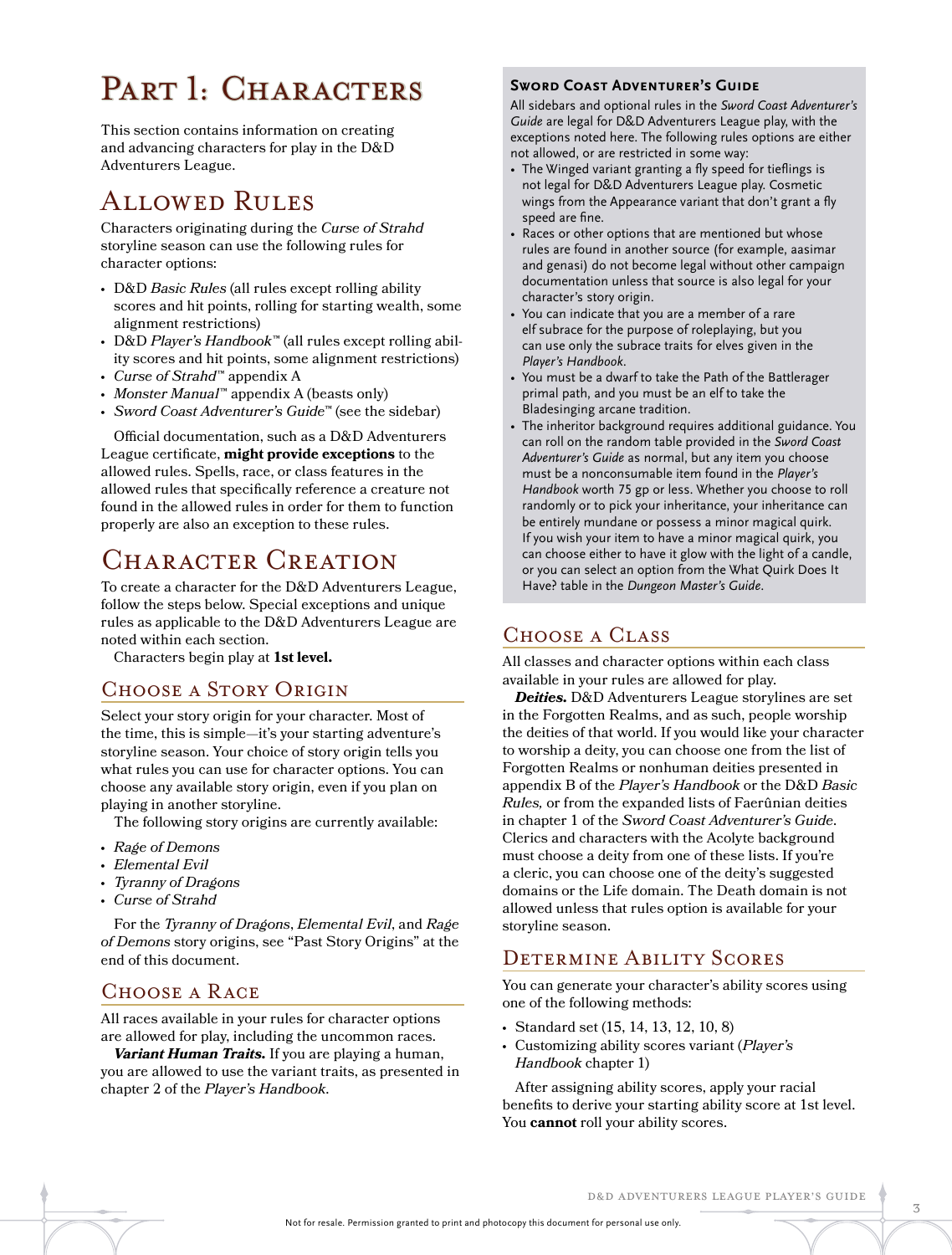### DESCRIBE YOUR CHARACTER

Select the following additional details to help define your character, as presented in your allowed rules:

- Name
- Alignment
- Ideals
- Bonds
- Flaws
- Background (select one or create a custom one)
- Faction (optional)

#### STARTING LIFESTYLES

Your starting lifestyle is determined by your background. You can change your lifestyle (up or down) when you spend downtime days for activities.

### **Starting Lifestyles**

| <b>Background</b>      | <b>Starting Lifestyle</b> |
|------------------------|---------------------------|
| Acolyte                | Modest                    |
| Charlatan              | Comfortable               |
| City watch*            | Modest                    |
| Clan crafter*          | Comfortable               |
| Cloistered scholar*    | Modest                    |
| Courtier*              | Comfortable               |
| Criminal               | Poor                      |
| Custom                 | Modest                    |
| Entertainer            | Modest                    |
| Faction agent*         | Modest                    |
| Far traveler*          | Modest                    |
| Folk hero              | Modest                    |
| Guild artisan          | Comfortable               |
| Hermit                 | Poor                      |
| Inheritor*             | Wealthy                   |
| Knight of the order*   | Comfortable               |
| Mercenary veteran*     | Modest                    |
| Noble                  | Wealthy                   |
| Outlander              | Poor                      |
| Sage                   | Modest                    |
| Sailor                 | Modest                    |
| Soldier                | Modest                    |
| Urban bounty hunter*   | Poor                      |
| Urchin                 | Modest                    |
| Uthgardt tribe member* | Poor                      |
| Waterdhavian noble*    | Wealthy                   |

\* Background from the *Sword Coast Adventurer's Guide*.

#### Allowed Alignments

D&D Adventurers League play focuses on creating a welcoming, fun environment. Though we recognize that most players are able to portray characters who run

### **Using Pregenerated Characters**

If you don't want to create a character right away, that's fine. You can use a pregenerated character to get started, and later on, you can change your character to something that you find more interesting, or modify your existing character. See "Character Advancement" for more information on how this is done.

a wide range of motivations, we've decided to restrict alignment choices to keep groups from becoming too self-destructive. The following alignments are **not allowed** in the D&D Adventurers League:

- Neutral evil
- Chaotic evil

In addition, the following alignment is **restricted** to Lords' Alliance or Zhentarim faction characters only:

• Lawful evil

#### **FACTIONS**

When you create a character, or at any time you'd like during your character's adventuring career, you can choose to become a member of a **faction.** A faction is an organization dedicated to achieving its goals through its members' actions across Faerûn, the main continent of the Forgotten Realms. Each faction is distinct, and offers adventurers a chance to earn prestige within its ranks through the acquisition of renown by completing adventures and tasks that further that factions' interest.

Factions persist from storyline to storyline, and are woven into the fabric of current and future narratives in the D&D Adventurers League. Factions each have their own goals, but are not overtly hostile to one another. Faction members might have a dislike of other factions, but they are civilized enough to keep from being completely antagonistic.

If you have your character join a faction, the following rules apply. Joining a faction is optional.

**One Faction Only.** You can be a member of only one faction at a time. If you ever switch factions or decide to become unaffiliated, you lose all benefits and renown associated with your former faction. The factions aren't kind to traitors or deserters.

*No Undermining of Other Characters During Adventures.* Adventurers are brought together by common cause, and during an adventure, they're expected to work together to overcome challenges. Though certain factions might find others distasteful, individuals will put that aside and become a team when put in dangerous situations. In short, play nice with each other when things get deadly.

### Choose Equipment

When you create your D&D Adventurers League character for the current season, take **starting equipment** as determined by your class and background. You **cannot** roll for your starting wealth.

*Purchasing Items.* You can purchase any mundane item found in your rules for character options.

*Trinkets.* You can begin play with one trinket of your choice from the table in chapter 5 of the *Player's Handbook* or the *Basic Rules*, or you can roll randomly to determine your trinket.

## The Adventure Logsheet

In addition to your character sheet, you should have an **adventure logsheet.** This sheet serves as a record of each session of play. Treat your logsheet as an extension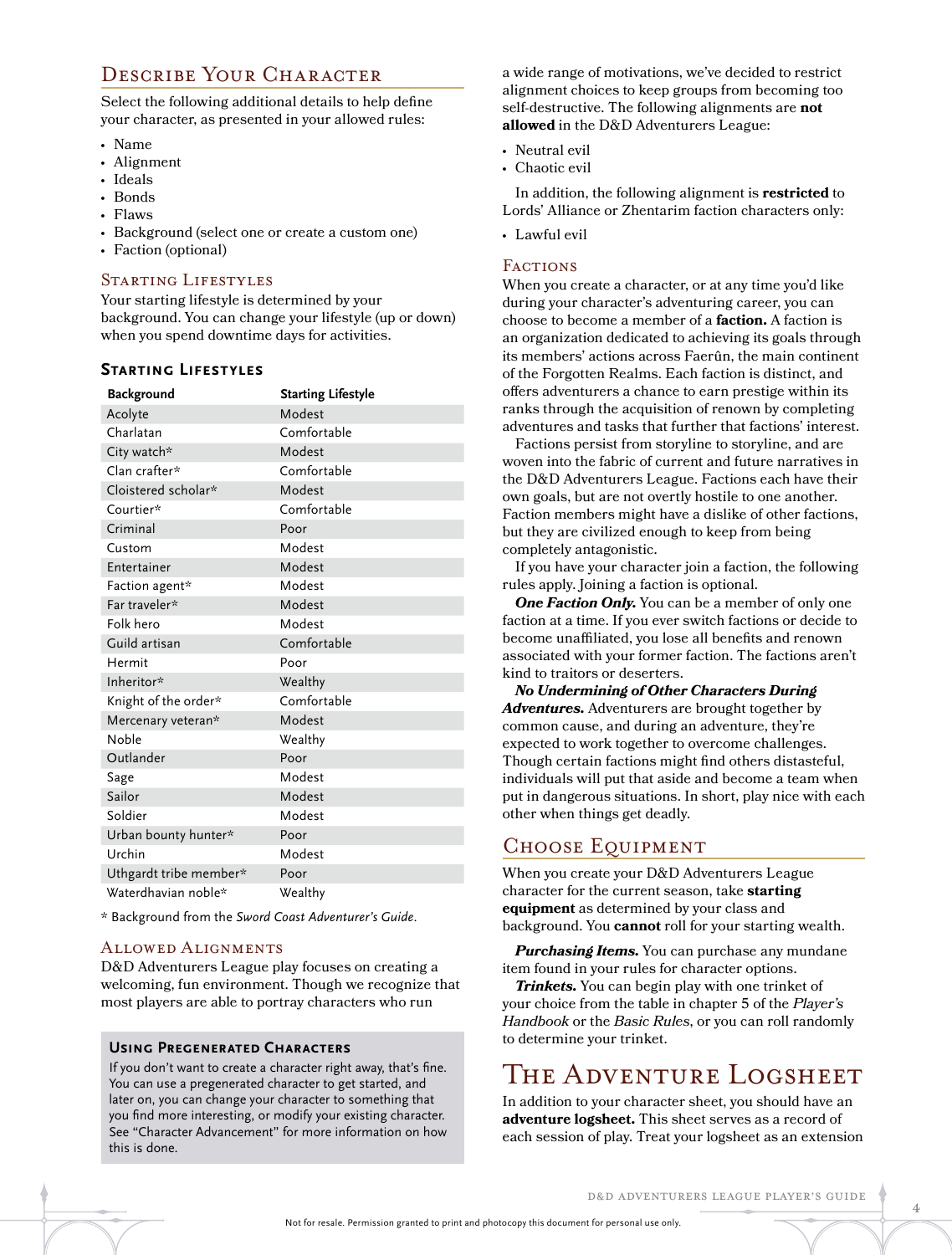of your character sheet; it is your official record of your character!

Fill in the top of the logsheet prior to playing your first adventure. At the end of each session of play, fill in all information provided, even if your character didn't earn some of it (simply put a "0" on those lines).

A digital version of the logsheet is acceptable, but you must be able to show your logsheet to the DM. A paper backup copy is advisable in case of technical issues.

Most of the information on the sheet is self-

explanatory, but a few items bear additional explanation. *XP.* You begin play with 0 experience points (XP).

*Gold.* You begin play with whatever gold pieces (gp) you had after you purchased your initial gear. You can express silver pieces (sp) and copper pieces (cp) by using decimals.

*Downtime.* At the end of each adventure, your character will earn days of downtime, which you can spend on different downtime activities. Your Dungeon Master will tell you how much downtime each adventure earns. You begin with 0 downtime days.

**Renown.** You begin play with 0 renown points in your faction. If you do not have a faction, you do not track renown (just fill all the lines with "0").

*Magic Items.* Record the number of permanent magic items your character possess here; record the name of the item in the adventure notes area. You begin with 0 permanent magic items.

*Adventure Notes/Downtime Activity.* Use this space to record notes from the adventure. At a minimum, you should write down any magic items gained (permanent or consumable). If you're spending downtime, note what activity you're engaged in.

## Adventures and Episodes

An **adventure** is defined as a complete game activity with a beginning, middle, and end. Adventures can last anywhere from one session to multiple sessions. An **episode** (sometimes also known as a **chapter** or **part**) is a single-session or multisession play experience that is part of a larger adventure. Episodes are often the foundation of for-sale adventure products such as *Hoard of the Dragon Queen*.

## BEFORE EACH PLAY SESSION

Once you've sat down and are waiting to begin a D&D Adventurers League game, here are a few pregame tips to get ready:

- Introduce yourself to your fellow players and the Dungeon Master (DM). You can describe what kind of character you're bringing to the table (race, class, faction, flaw, and so on), so the other players know what to expect.
- Fill out the first part of your adventure logsheet, including the adventure name, session number, date, the DM's name, and the DM's DCI number.
- Select spells and make any other character option choices as appropriate at the start of the adventure, prior to the adventure's introduction. If you want to have the DM read you the adventure description to help inform your choices, that's fine.

#### **Replaying Adventures**

You can replay the same adventure, but you must do so with a different character each time. If you run an adventure as Dungeon Master, you can play it afterwards.

- When the DM is ready, let him or her know if you're taking part in a downtime activity before the beginning of an episode or an adventure.
- If you are participating in an online game, you need to be able to provide your DM with a PDF, a scan, or an online version of your logsheet, just as you would for a face-to-face game. A digital logsheet must be clearly legible (no blurry photos).

## DURING EACH PLAY **SESSION**

While playing, here are a few tips to make your game experience more enjoyable:

- Be courteous to the other players. Let everyone have a chance to take their turns in the spotlight. Don't engage in other distractions at the table (playing mobile games, talking on the phone, and so on). If you need to do something you think might be distracting, excuse yourself from the table for a few minutes.
- Listen and write down notes when appropriate. Sometimes you'll want to remember the name of an important nonplayer character (NPC) or a small detail that seems important to you. You can bring a small notebook with you, use a mobile device, or write on your character sheet or adventure logsheet.
- Provide information to the DM whenever he or she requests it. Though it's fine to keep some information hidden from the other players if you like, the DM needs to get a handle on your character, and often might need to understand details about your character that the rest of the group might not know. You can pass notes if you'd rather not talk about a specific detail in front of the rest of the group.
- Have fun! If you're not having a good time at the table, you should bring it to the DM's attention as soon as possible without disrupting the flow of the game. If you're having an issue with the DM, bring it to the organizer's attention.

## AFTER EACH PLAY SESSION

At the conclusion of each play session, you can expect the following:

- Record the rewards given to you by the DM. You should receive experience points (XP), gold (gp), downtime days (end of an episode), renown points (end of an episode), and possibly other special rewards. Record this information on your adventure logsheet.
- If the adventure has magic items, determine as a group how those items are distributed. Information on doing so can be found in the *D&D Adventurers' League Dungeon Master's Guide*.
- Let the DM know if you'd like take part in a downtime activity at the end of an episode or an adventure.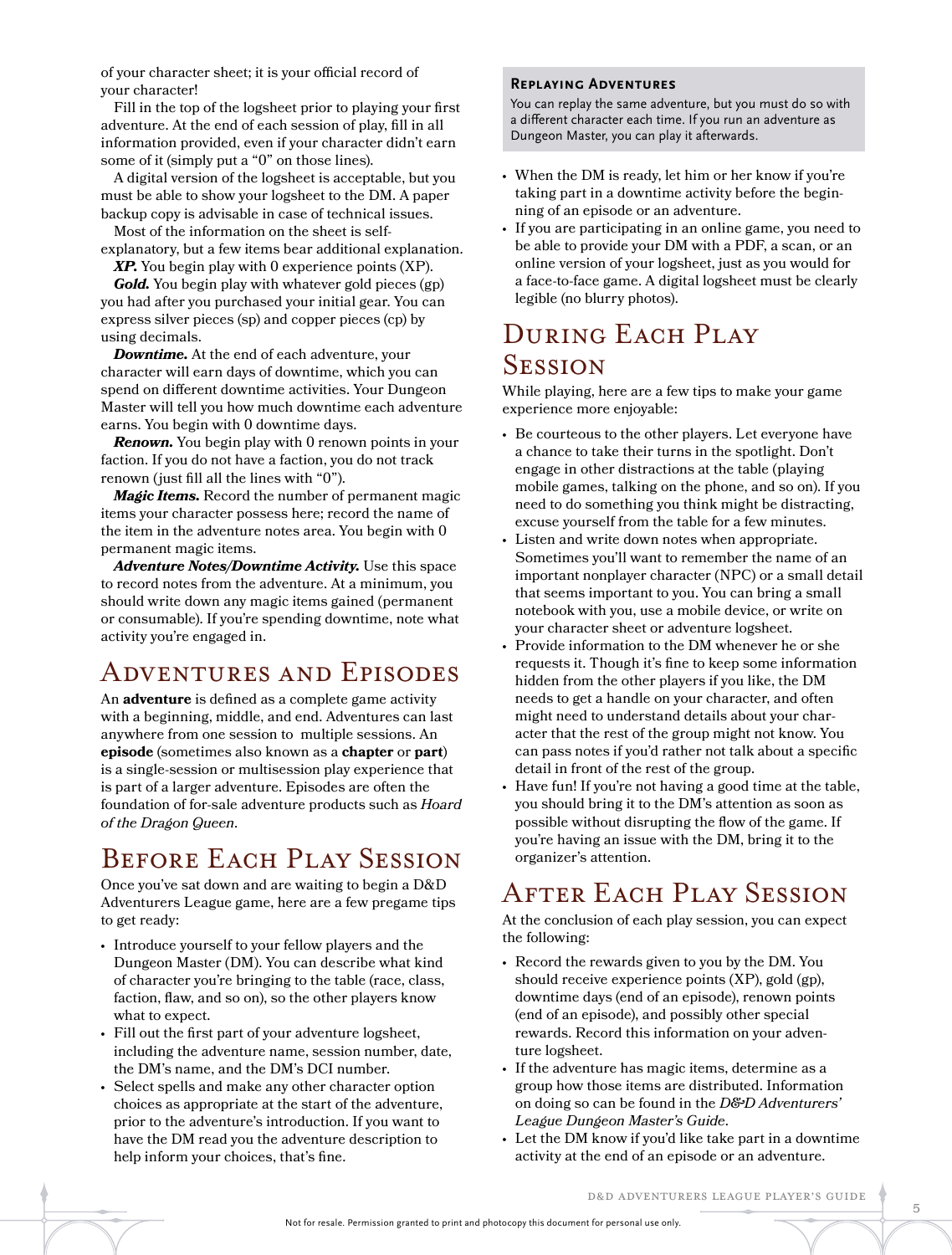- Thank the other players and the Dungeon Master for the game.
- Help with cleanup of the play area.

If you're playing adventures with multiple episodes (including adventure products like *Lost Mine of Phandelver* or *Curse of Strahd*), you won't be awarded downtime days or renown points until the end of an episode, rather than at the end of each session.

### Downtime and Lifestyle

Downtime activities and lifestyle maintenance are done when you're not adventuring. They help to define adventurers outside their normally extraordinary adventures, and can have an impact on how others perceive them.

If you want your character to engage in a downtime activity between episodes or adventures, you have the following options available to you. All of these options are found in the *Basic Rules* or the *Player's Handbook*.

*Crafting.* You can craft nonmagical objects. However, D&D Adventurers League play does not support multiple characters combining their downtime days toward the crafting of a single item. *Potions of healing* (as listed in the *Player's Handbook*) are treated as nonmagical objects for the purpose of crafting.

*Practicing a Profession.* You can use this downtime activity to maintain a lifestyle, effectively spending your downtime to keep a standard of living.

*Recuperating.* If you're affected by a debilitating injury, disease, or poison and you haven't found a way to get rid of it by the end of an episode or an adventure, you can use downtime to attempt to shake it off. If you

#### **Downtime: Spellcasting Services**

If you finish an episode or adventure, need a spell cast, and have access to spellcasters, you can spend one downtime day (and pay lifestyle expenses) to have an appropriate spell cast. Any settlement the size of a town or larger can normally provide some spellcasting services, which always have a cost associated with them. Your character needs to be able to travel to the settlement to obtain these services. See the *D&D Adventurers League Dungeon Master's Guide* for more information.

Alternatively, another party member can provide the service. Both you and the spellcaster in your party spend one downtime day to have the spells cast. Anyone in the party can pay the cost for consumed material components for spells such as *raise dead*. If your character is raised from the dead during the course of an adventure, he or she can continue to play and gain rewards from that play, but the penalties imposed by the *raise dead* spell apply.

### **Help From Who!?**

For the current storyline season, *Curse of Strahd*, the rules for spellcasting services are changed for characters adventuring in Barovia. In Strahd's bleak domain, there simply aren't any settlements where spellcasters can accommodate such needs, and those places of worship that might otherwise provide spellcasting services are overrun with monsters. As such, unless otherwise detailed in an adventure, the only individual able to provide spellcasting services is the hag **Jeny Greenteeth**. The *D&D Adventurers League Dungeon Master's Guide* has more information.

### **Exchanging Wealth**

You cannot give another character gold. However, you can pay for some or all of the cost of services that help another character, such as the cost of a *raise dead* spell.

In order to donate funds toward services for another character, you must be in the same party (at the same play table) unless otherwise specified by the adventure.

don't succeed, or if you don't spend downtime days to rid yourself of the condition, you begin the next episode or adventure affected by it.

*Training.* You can spend downtime days to work toward learning a new language or set of tools.

*New Options.* See the sidebars for using downtime for spellcasting services and catching up.

*Other Activities.* Certain adventures might have special downtime activities available, and higherranking faction members get access to special downtime activities exclusive to their faction.

### Recording Downtime

To record your downtime activity, simply deduct the days from your total on your adventure logsheet. Make a note of your downtime activity and the total number of days used toward it in the adventure notes section.

For example, if you wanted to train to learn the Gnomish language and you spent 10 days doing so, you'd write Training: Gnomish (10) after the first time you spent downtime toward this activity, and deduct 10 days from your downtime total. If you spend 5 days later on, you'd write Training: Gnomish (15) in your notes section, and deduct 5 more days from your downtime total.

### Recording Lifestyle Expenses

Whenever you engage in a downtime activity, you must pay your lifestyle expenses, as described in chapter 5 of the *Basic Rules* or the *Player's Handbook*. Simply deduct the cost from your gold on your adventure logsheet. You pay lifestyle expenses only when downtime is spent.

It takes a while to increase your lifestyle, but it's easy to reduce it. If you spend one or more downtime days maintaining a lower lifestyle than your current lifestyle, your lifestyle changes to that new lifestyle. If you spend 30 downtime days maintaining a higher lifestyle than your current lifestyle, your lifestyle changes to that new lifestyle.

#### **Downtime: Catching Up**

Sometimes the rest of your party levels up a bit before you do. Instead of watching them go on higher-level adventures while leaving you at home, you can catch up. When you're catching up, your character is assumed to be going on a small side adventure, such as guarding a caravan or patrolling the wilderness.

Catching up is a special downtime activity only available at 4th level and 10th level, to get your character to the next tier of play. At 4th level, you can spend 20 downtime days to level up to the start of 5th level. At 10th level, you can spend 100 downtime days to level up to the start of 11th level. You still pay lifestyle expenses when you spend downtime catching up.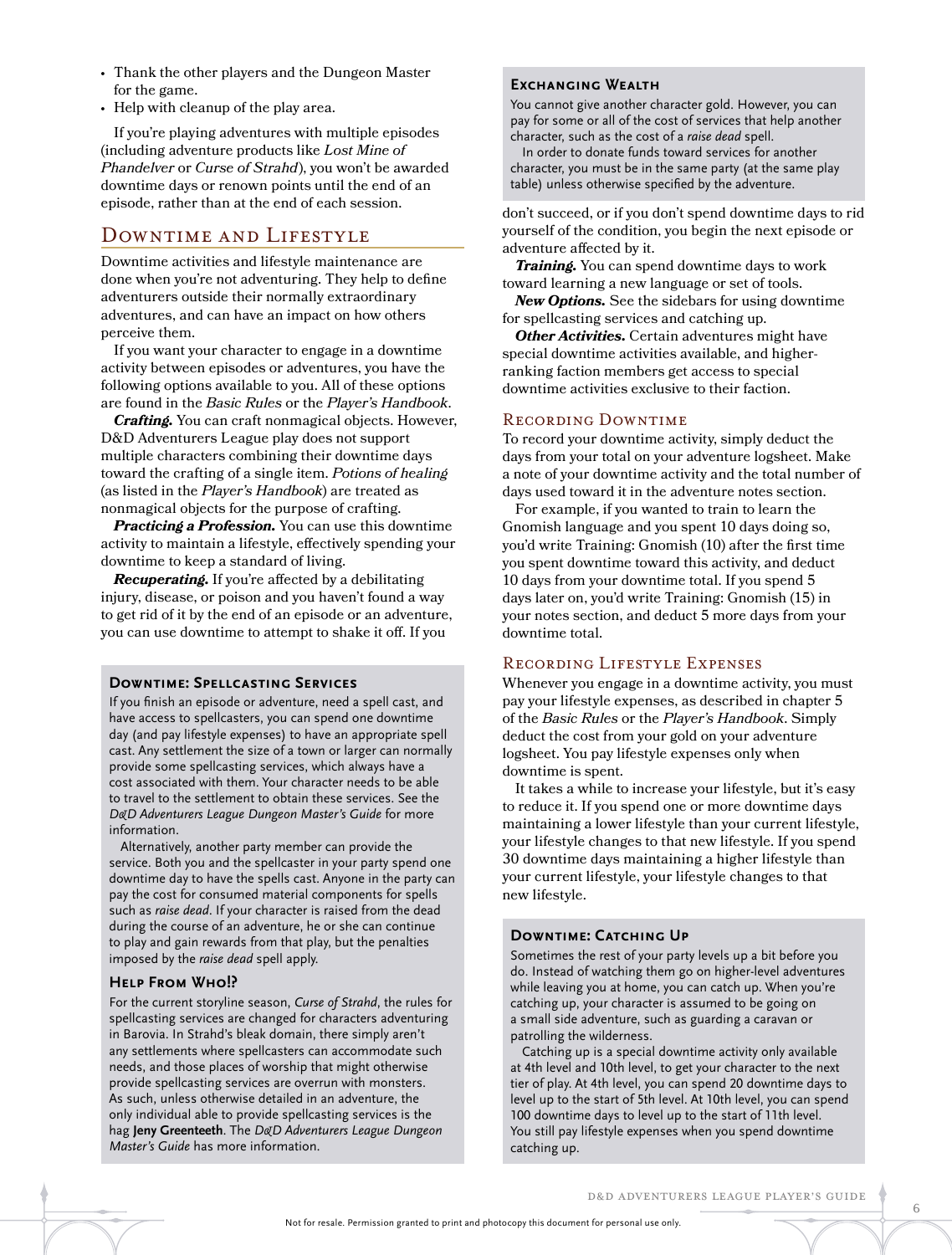### Buying and Selling Items

At the end of an episode or adventure (and sometimes during an adventure), you can buy or sell mundane items. Any **gems, jewelry, art objects, and trade goods** you find during adventures are automatically converted to their full value in gold and divided up among the adventurers in your group.

**Arms, armor, and other equipment** fetch half their cost if you sell them. Arms and armor obtained from monsters is worthless unless otherwise specified; if such gear is found during an adventure, it can be used for the duration of the session before it breaks or becomes unusable.

**Magic items** cannot be sold, and are not generally available for purchase, except for *potions of healing* (see "Adventuring Gear" in chapter 5 of the *Basic Rules* or the *Player's Handbook*).

### RECEIVING MAGIC ITEMS

Magic items are rare and wondrous things, with permanent magic items even more so. At the end of some sessions, your group might have a small number of magic items to divide up among the characters. The Dungeon Master helps the group determine who gets the magic items, but in general, if everyone in the group is in agreement that a specific character should receive a magic item, then that character gets it.

**If you receive a magic item,** write the item in the adventure notes section of your adventure logsheet. If the item is a **consumable item** (a potion, scroll, or other one-use item), you can also write it on your character sheet, but make sure to erase or cross it out when you use it. If the consumable item possesses a certificate, the certificate must be destroyed if the item is used.

If the item is a **permanent magic item,** write the item in the adventure notes section of your adventure logsheet and on your character sheet. In addition, you'll need to update the number of magic items noted in the magic item column on the logsheet (above the adventure

#### **Character Rebuilding**

We recognize that many players will start out with a pregenerated character, or might try out a character class, race, or other option, and then decide later on that it wasn't what they were looking for. As such, characters in the first tier (levels 1–4) can be rebuilt after any episode or adventure.

A player cannot change a character's name, but can rebuild the character using any other rules options available for that character's story origin. The character keeps all experience, treasure, equipment, magic items, downtime, and faction renown earned to that point. The character replaces the old starting equipment with the new starting equipment. If a player decides to change his or her character's faction, that character loses all renown earned with the former faction, and starts at 0 with the new faction.

When a new product is released that provides additional character options, the D&D Adventurers League administrators might announce additional rebuild options, but are under no obligation to do so. Please check [dndadventurersleague.org](http://dndadventurersleague.org) for more information.

Once a character reaches 5th level, rebuilding is not allowed.

#### **Certificates**

Some events offer certificates for magic items or other rewards. Most certificates are representations of an item earned in an adventure. Some magic items have a trade log on them. If you have a certificate of a magic item, it might unlock the ability to trade the item to another character. You **cannot** trade magic items without a certificate. A magic item that is consumable (or that is treated as consumable because it can be recharged only in adventures from a specific storyline season) is not valid for trading even if it has a certificate with a trade log on it.

Characters can trade magic items only on a one-for-one basis, and can trade items only of equivalent rarity. The rarity of each magic item is noted on the certificate. Fill out the trade log to trade the magic item to another character. If a magic item doesn't have a trade log on it, it **cannot** be traded. Most magic items can be traded a maximum of **two times** before being locked to the last owner.

You do not need a certificate to show you have ownership of a magic item. Your adventure logsheet should have that information. If you lend out your magic items during play to other characters, they revert back to your ownership at the end of the session.

There are also a few special certificates that aren't obtainable through normal play. These certificates might provide additional benefits or exceptions to some of the rules in this document.

notes). Your total number of permanent magic items helps determine who gets future magic items found in adventures. Permanent magic items that are broken, lost, stolen, discarded, or destroyed still count against your total number of magic items.

Certain rechargeable items can be recharged only within a particular storyline, including items such as *wingwear* and *balloon packs* from the *Elemental Evil* storyline. Such items are treated as consumable items outside that storyline. If you have such an item and are no longer playing in the original storyline, it is now considered a consumable item, and you can lower your magic item count to reflect this.

## CHARACTER ADVANCEMENT

A character who earns enough XP to advance a level can do so at the end of a long rest or at the end of an episode or an adventure. XP earned must be applied. Once a character earns enough XP to advance a level, the character must do so; he or she cannot delay advancement. A character who earns enough renown to advance a rank in his or her faction can do so at the end of an episode or an adventure. Note your new level or rank on your character sheet and in the notes section of your adventure logsheet.

*Hit Points at Higher Levels.* Whenever you gain a level, use the fixed hit point value shown in your class entry. You **cannot** roll your hit points.

*Customization Options.* If your allowed rules for character options includes the *Player's Handbook*, you can use the options in chapter 6, including **multiclassing** and **feats.**

7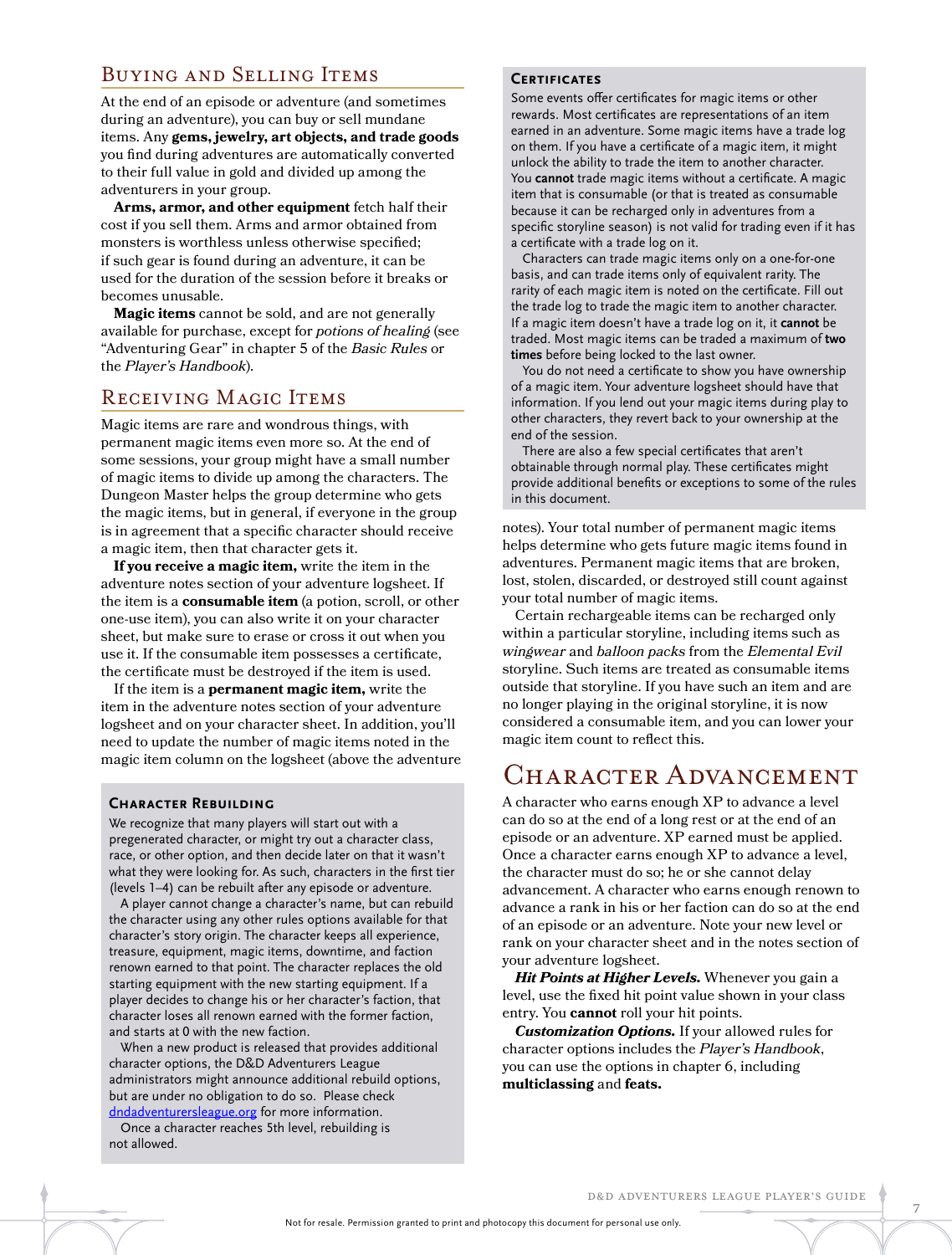### Leveling and Tiers of Play

Adventures for the D&D Adventurers League are broken into four tiers of play—first tier (levels 1–4), second tier (levels 5–10), third tier (levels 11–16), and fourth tier (levels 17–20). Your character's level determines which tier of adventures you can play with that character. You cannot play adventures outside your tier.

You can level your character after completing a long rest, or at the end of an episode or adventure. You'll find that your character will gain levels quickly to 3rd level. After that, it might take twelve hours of play or more to progress from one level to the next. Adventures that take place at level 17 and above are rare, and often reflect significant events in and around the Forgotten Realms.

#### **Advancement Limitation—Curse of Strahd**

Once characters enter Barovia by playing the launch event adventure *Death House,* DDAL4-01: *Suits of the Mists,* or the hardback *Curse of Strahd* adventure, they cannot return to Faerûn. As long as they are trapped in Strahd's realm, characters cannot participate in any adventure or event that takes place outside Barovia.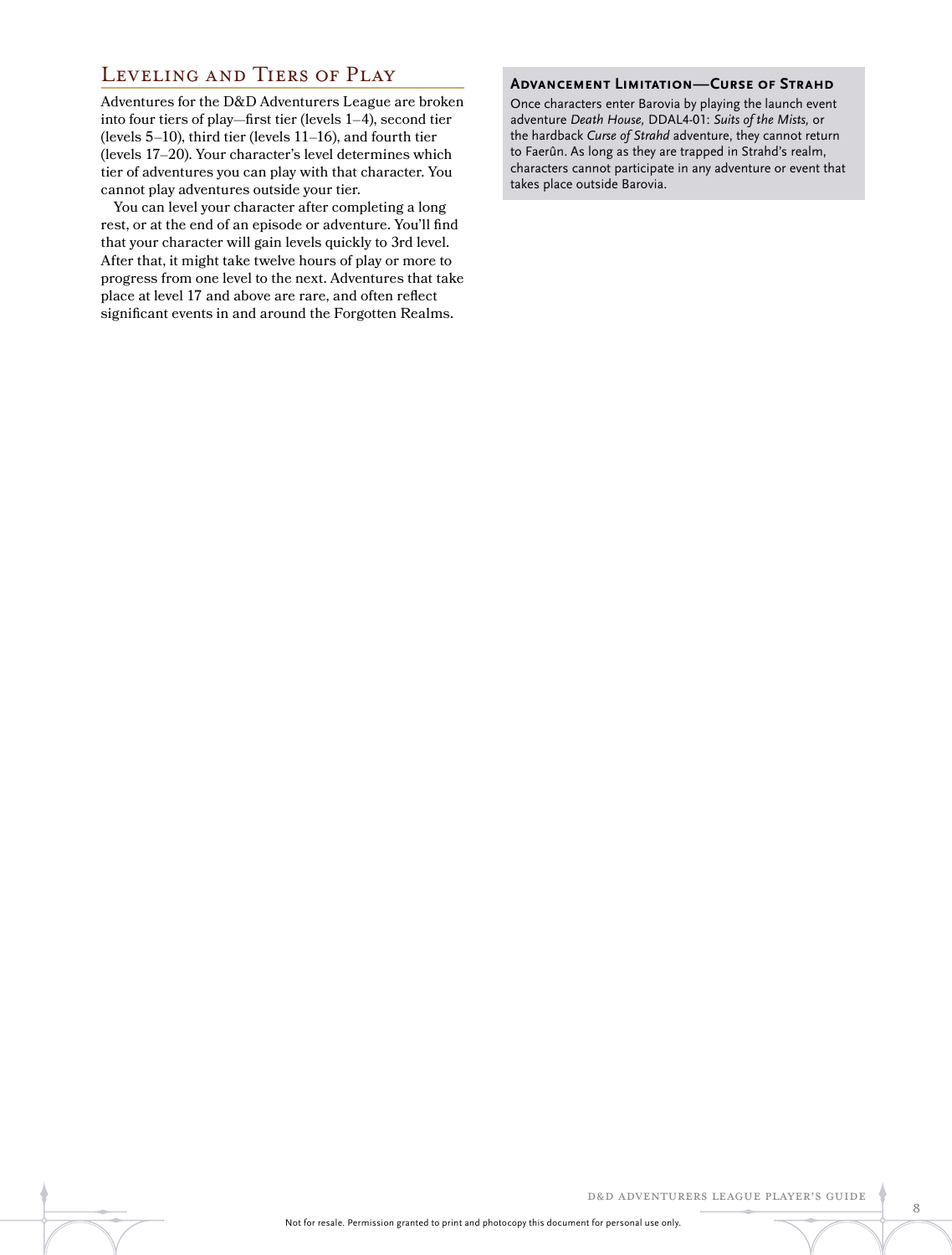## PART 2: OTHER INFORMATION AND RESOURCES

This section contains a variety of other topics important to the D&D Adventurers League.

## CODE OF CONDUCT

D&D Adventurers League play is meant to be inclusive, fun, and safe. All participants (players, Dungeon Masters, and organizers) are expected to adhere to the following code of conduct:

- Participants must not conduct themselves in a manner that is disruptive to the enjoyment or safety of others at the event.
- Participants noticing disruptive behavior should make those responsible for the behavior aware of their actions. If a participant feels uncomfortable bringing it to the attention of the disruptive individual, the participant should notify the organizer of the event immediately.
- Participants who feel as though they are in an unsafe environment should notify the organizer of the event immediately.
- The Dungeon Master has the right to ask a disruptive player to leave the table and speak with the organizer. The organizer has the right to remove a disruptive or threatening player or Dungeon Master from the play area or premises.
- No tolerance is given for theft or aggressive behavior. Theft and aggressive behavior are grounds for immediate removal from the play area and the premises.

### Examples of Violations

Organizers, DMs, and players alike should maintain an awareness of possible violations to the code of conduct.

### Disruptive Behavior

- Excessively vulgar or profane language
- Throwing or breaking objects in anger
- Leaving excessive trash in the play area
- Talking over other players excessively
- Demanding more attention from the DM
- Talking on a phone excessively at the table

### Unsafe Behavior

- Using racial, gender, or cultural slurs against another participant
- Taking inappropriate photos of other participants
- Harassing other participants
- Using social media to bully other participants

### Aggressive Behavior

- Threatening to hit other participants
- Tearing up another player's character sheet
- Pulling out another participant's chair, causing the player to fall
- Intentionally turning over a table

### **THEFT**

- Stealing books, miniatures, or other products
- Stealing another participant's certificates
- Taking another participant's dice without asking permission
- Stealing organizer or DM materials, such as table tents, maps, and adventure documents

### Organizer Response

An organizer who has code of conduct violations brought to his or her attention should resolve the manner quickly and professionally, with minimal disruption to the event if possible. The responses given here are guidelines, and if the situation calls for a more or less serious response to resolve a situation, the organizer is empowered to take appropriate action.

**Disruptive behavior** can be dealt with by the Dungeon Master upon first offense by issuing the participant a warning. Upon being issued a second warning, the Dungeon Master should notify the organizer of the event. If the Dungeon Master is engaging in disruptive behavior, a player should immediately inform the organizer.

**Unsafe behavior** is more serious, and the Dungeon Master or other participants have the right to notify the organizer immediately. The organizer should issue a warning for the first offense, and remove the player from the table or play area upon any subsequent offenses.

**Theft and aggressive behavior** are grounds for an immediate removal from the play area and/or premises and should always be brought to the organizer's attention immediately.

## Administration

The D&D Adventurers League is like a large sharedworld campaign, and as such, it needs many people to help keep it running smoothly. Unlike a home game, where the Dungeon Master makes all the campaign decisions, the administrators of the D&D Adventurers League set the rules and structure for it. These individuals are considered official voices for the D&D Adventurers League on certain topics.

### The Wizards Team

The team at Wizards of the Coast includes the D&D product marketing specialist as well as other key members of the D&D team. They are responsible for making decisions that affect the overall strategy of the D&D Adventurers League, such as the way products tie into play, setting policy and procedure, adjusting programs, and ensuring global support through play kits and special events. The current team members are noted in the credits of this guide.

The Wizards team doesn't usually involve itself on specific rulings, instead focusing on implementing broad changes and adjusting the system to fit the needs of the community. However, the Wizards team is always on the lookout for quality feedback, which can be sent to the contact information in the "Links and Resources" section of this guide, or through our [Game](http://wizards.custhelp.com/app/answers/detail/a_id/2303/session/L3RpbWUvMTQ1NzEwOTQ3NS9zaWQvMUFPVldES20%3D)  [Support team](http://wizards.custhelp.com/app/answers/detail/a_id/2303/session/L3RpbWUvMTQ1NzEwOTQ3NS9zaWQvMUFPVldES20%3D).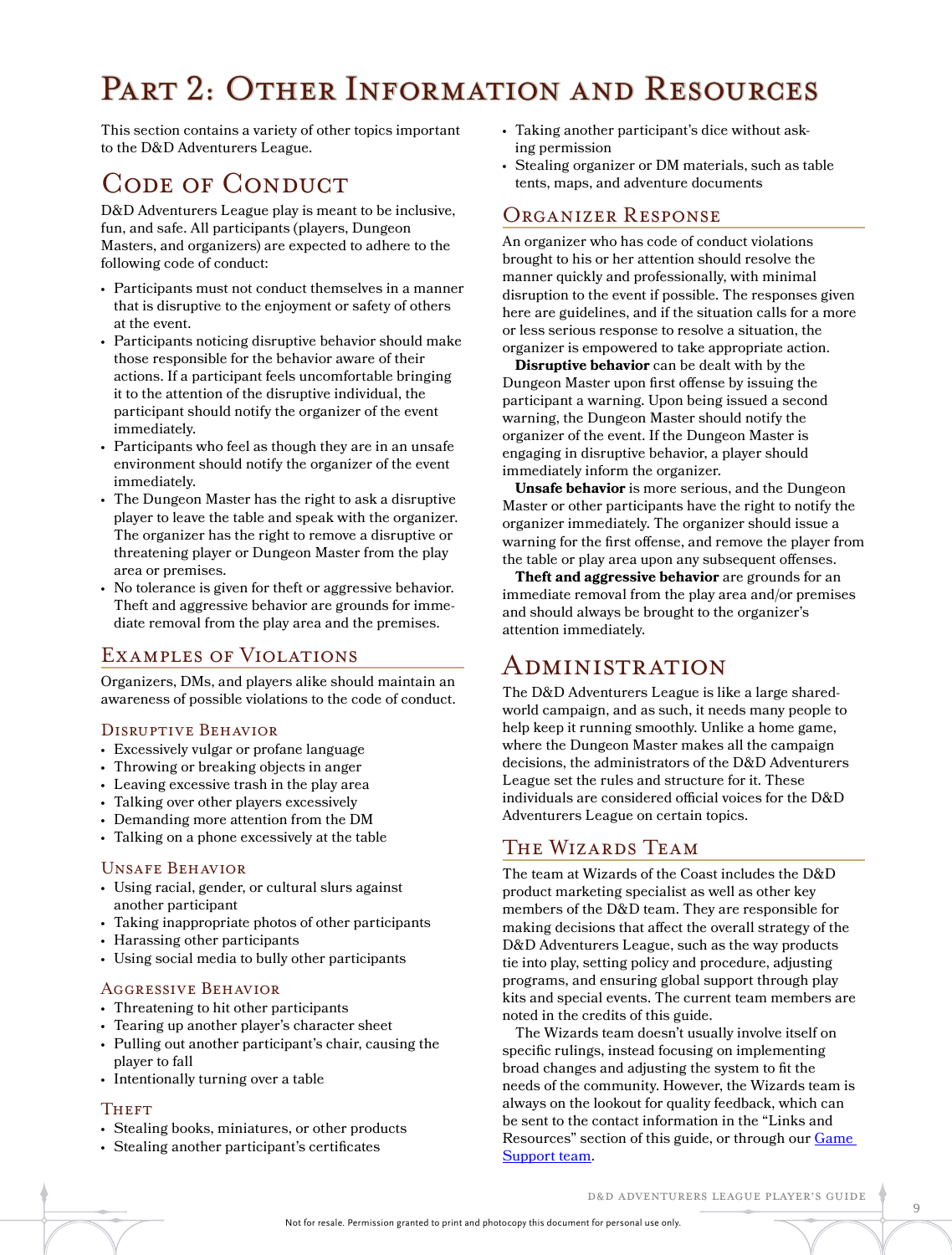### Administrators

Our administrators oversee the day-to-day management of the D&D Adventurers League. They communicate directly with the public, develop adventures, and make policy and rules recommendations to the Wizards team. In addition, they can be considered an official source for rulings on how something works in the D&D Adventurers League.

Each administrator position occupies a primary role—community manager, resource manager, and content manager. There is one person in each position, with another person as an associate administrator—a backup position to help out when the primary administrator needs it. These six individuals form the administrator council, and work together on most projects that guide the D&D Adventurers League. The current administrator team members are noted in the credits of this guide. You can give feedback to the administrators by contacting them at [community@](mailto:community@dndadventurersleague.org) [dndadventurersleague.org](mailto:community@dndadventurersleague.org) or check out the contact information in the "Links and Resources" section of this guide.

### Regional Coordinators

Regional coordinators are helpful, organized individuals who facilitate and promote play in their assigned regions. These individuals work with the administrators to help grow events and excitement in their regions. The regional coordinators can direct interested players, DMs, and organizers to the appropriate resources and give them information on current events in their assigned areas. They also determine which public events receive regional previews of upcoming adventures.

See a list of regions in the "Links and Resources" section of this guide. If you're interested in becoming an organizer for your region, please [contact the](mailto:community@dndadventurersleague.org)  [administrators.](mailto:community@dndadventurersleague.org)

### **ORGANIZERS**

Organizers serve as the primary facilitators of public events, from one or two tables at a small store to a huge convention experience with hundreds of players gaming at the same time. They are often associated with stores or conventions, and are there to take feedback and make sure you have fun participating while at the event. In addition, organizers often appoint one or more among them as appeals staff in case a player challenges a DM ruling after a session has concluded.

### Dungeon Masters

Dungeon Masters are an important link in the administrative chain. They represent the D&D Adventurers League at the play table, and are responsible for making adjudications on behalf of the organization while running the game. A DM's ruling at the table is considered final for the purpose of that play session.

## **ADVENTURE CONSEQUENCES**

The D&D Adventurers League is an ongoing, sharedworld campaign in which your actions can affect the course of the story. If you play a D&D Adventurers League adventure in the month in which it debuts, you might have the opportunity to report the results of your play. You'll receive information with a link to take a short survey to tell us of your exploits.

We'll use the adventure results to make changes to the storyline based on significant, interesting, or popular feedback from play. After each storyline has concluded, we'll build in the results to affect change to the Forgotten Realms.

The adventures for the *Curse of Strahd* storyline season feature tightly interwoven plots, and it is strongly recommended that you play them in order. Once you complete the launch event adventure *Death House*, you can choose to continue with the hardback *Curse of Strahd* adventure or switch to the D&D Adventurers League adventures starting with DDAL4-02: *The Beast*. DDAL4-01: *Suits of the Mists* is restricted to characters of level 1 or 2, and presents another path into this season's storyline.

Check the "Links and Resources" section of this guide for a link to the adventures available during the current storyline season, as well as their debut locations.

## Playtesting Adventures

If a group playtests a D&D Adventurers League adventure, you'll be asked to fill out a short survey on your experience. Please take a few minutes to fill out the survey; that feedback is invaluable to shaping the final adventure's experience.

Playtesting an adventure involves playing one of your existing characters in a not-quite-ready for release adventure. After the adventure is finished, you'll receive a link to a survey to give us feedback. By playtesting the adventure, you do so with the understanding that the final adventure can and will change (based probably on your feedback). Playtesting an adventure modifies the type and amount of rewards your character earns, as specified during the playtest. You can replay the adventure with the same character once the final adventure is released.

If your group would like to help develop the D&D Adventurers League adventures by playtesting with us, simply [contact the administrators](mailto:community@dndadventurersleague.org) and we'll get you and your group on the list. You'll need to have at least one DM and four to six players to playtest (five players is best).

## FACTION GUIDE

In the Forgotten Realms, five factions have risen to prominence. These factions seek to further their own aims while opposing destructive forces that threaten the folk of Faerûn. Each faction has its own motivations, goals, and philosophy. Some are more heroic than others, but all band together in times of trouble to thwart major threats.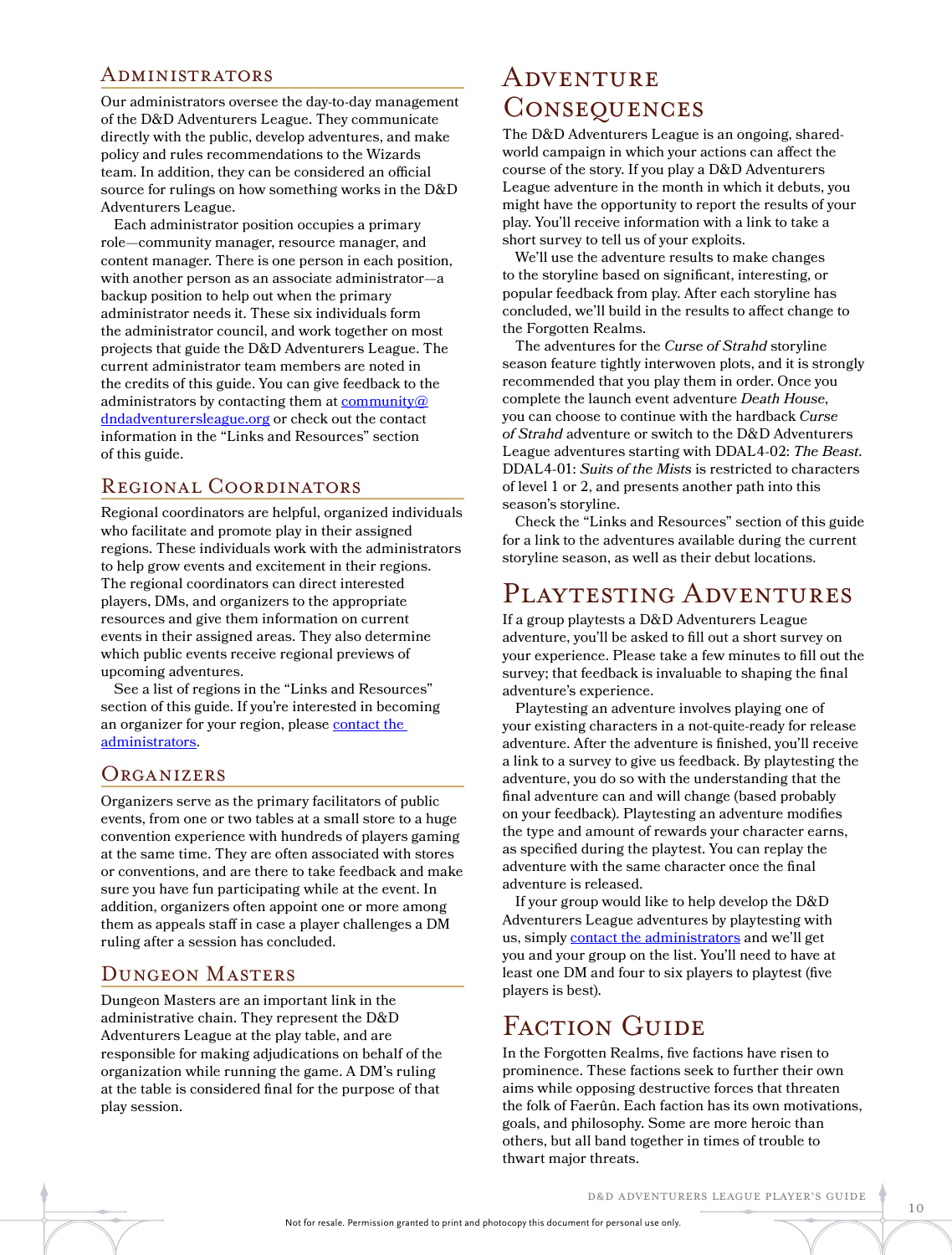Factions are an important part of the D&D Adventurers League experience, but characters don't have to become a member of a faction right away, or at all. Belonging to a faction sometimes means having responsibilities, but it also carries with it support and rewards for service.

If you ever switch factions or leave a faction, you lose all ranks and renown with the old faction, and must start at rank 1 with zero renown with your new faction.

### **HARPERS**

The **Harpers** is a scattered network of spellcasters and spies who advocate equality and covertly oppose the abuse of power. The organization is benevolent, knowledgeable, and secretive. Bards and wizards of good alignments are commonly drawn to the Harpers.



#### Goals

- Gather information throughout Faerûn.
- Promote fairness and equality by covert means.
- Thwart tyrants and leaders, governments, and organizations that grow too powerful.
- Aid the weak, poor and oppressed.

#### **BELIEFS**

- One can never have too much information or arcane knowledge.
- Too much power leads to corruption. The abuse of magic, in particular, must be closely monitored.
- No one should be powerless.

### MEMBER TRAITS

Harper agents are trained to act alone and rely on their own resources. When they get into scrapes, they don't count on their fellow Harpers to rescue them. Nevertheless, Harpers are dedicated to helping one another in times of need, and friendships between Harpers are nigh unbreakable. Masterful spies and infiltrators, they use various guises and secret identities to form relationships, cultivate their information networks, and manipulate others into doing what needs to be done. Although most Harpers prefer to operate in the shadows, there are exceptions.

### Ranks

- **Watcher** (rank 1)
- **Harpshadow** (rank 2)
- **Brightcandle** (rank 3)
- **Wise Owl** (rank 4)
- **High Harper** (rank 5)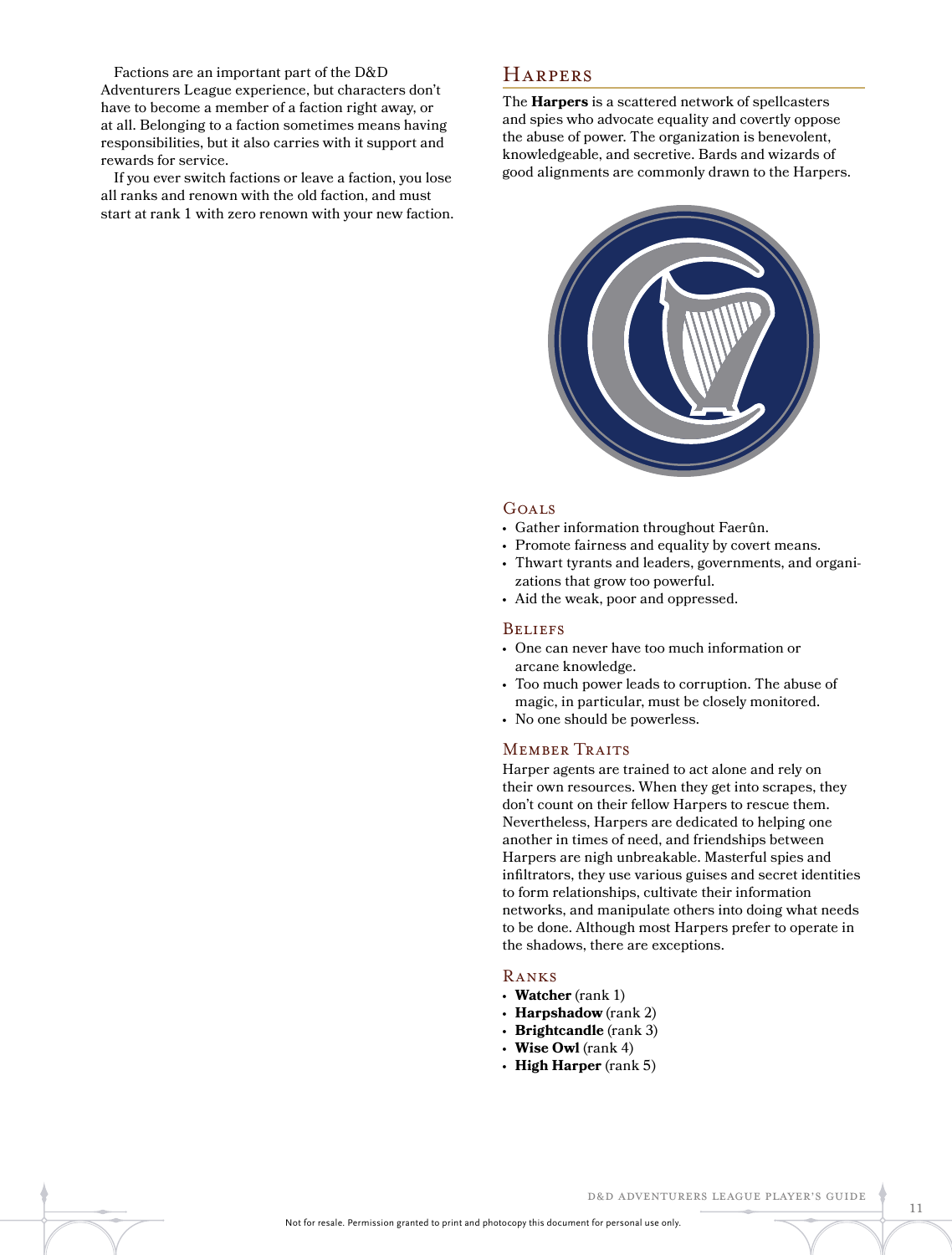### ORDER OF THE GAUNTLET

The **Order of the Gauntlet** is composed of faithful and vigilant seekers of justice who protect others from the depredations of evildoers. The organization is honorable, vigilant, and zealous. Clerics, monks, and paladins of good (and often lawful good) alignments are commonly drawn to the Order of the Gauntlet.



### GOALS

- Be armed and vigilant against evil.
- Identify evil threats such as secretive power groups and inherently evil creatures.
- Enforce justice.
- Enact retribution against evil actions—do not strike preemptively.

### **BELIEFS**

- Faith is the greatest weapon against evil—faith in one's god, one's friends, and one's self.
- Battling evil is an extraordinary task that requires extraordinary strength and bravery.
- Punishing an evil act is just. Punishing an evil thought is not.

### MEMBER TRAITS

The Order of the Gauntlet is a dedicated, tightly knit group of like-minded individuals driven by religious zeal or a finely honed sense of justice and honor. Friendship and camaraderie are important to members of the order, and they share a trust and a bond normally reserved for siblings. Like highly motivated soldiers, members of the Order of the Gauntlet seek to become the best at what they do and look forward to testing their mettle. There are few, if any, "lone wolves" in this organization.

### Ranks

- **Chevall** (rank 1)
- **Marcheon** (rank 2)
- **Whitehawk** (rank 3)
- **Vindicator** (rank 4)
- **Righteous Hand** (rank 5)

### EMERALD ENCLAVE

The **Emerald Enclave** is a widespread group of wilderness survivalists who preserve the natural order while rooting out unnatural threats. The organization is decentralized, hardy, and reclusive. Barbarians, druids, and rangers of good or neutral alignments are commonly drawn to the Emerald Enclave.



### Goals

- Restore and preserve the natural order.
- Destroy all that is unnatural.
- Keep the elemental forces of the world in check.
- Keep civilization and the wilderness from destroying each other.

### **BELIEFS**

- The natural order must be respected and preserved.
- Forces that upset the natural order must be destroyed.
- Civilization and the wilderness must learn to coexist peacefully.

### MEMBER TRAITS

Members of the Emerald Enclave are spread far and wide, and usually operate in isolation. They learn to depend on themselves more than others. Survival in a harsh world also demands great fortitude and mastery of certain fighting and survival skills. Members of the Enclave who dedicate themselves to helping others survive the perils of the wilderness are more social than others who are charged with defending sacred glades and preserving the natural balance.

### Ranks

- **Springwarden** (rank 1)
- **Summerstrider** (rank 2)
- **Autumnreaver** (rank 3)
- **Winterstalker** (rank 4)
- **Master of the Wild** (rank 5)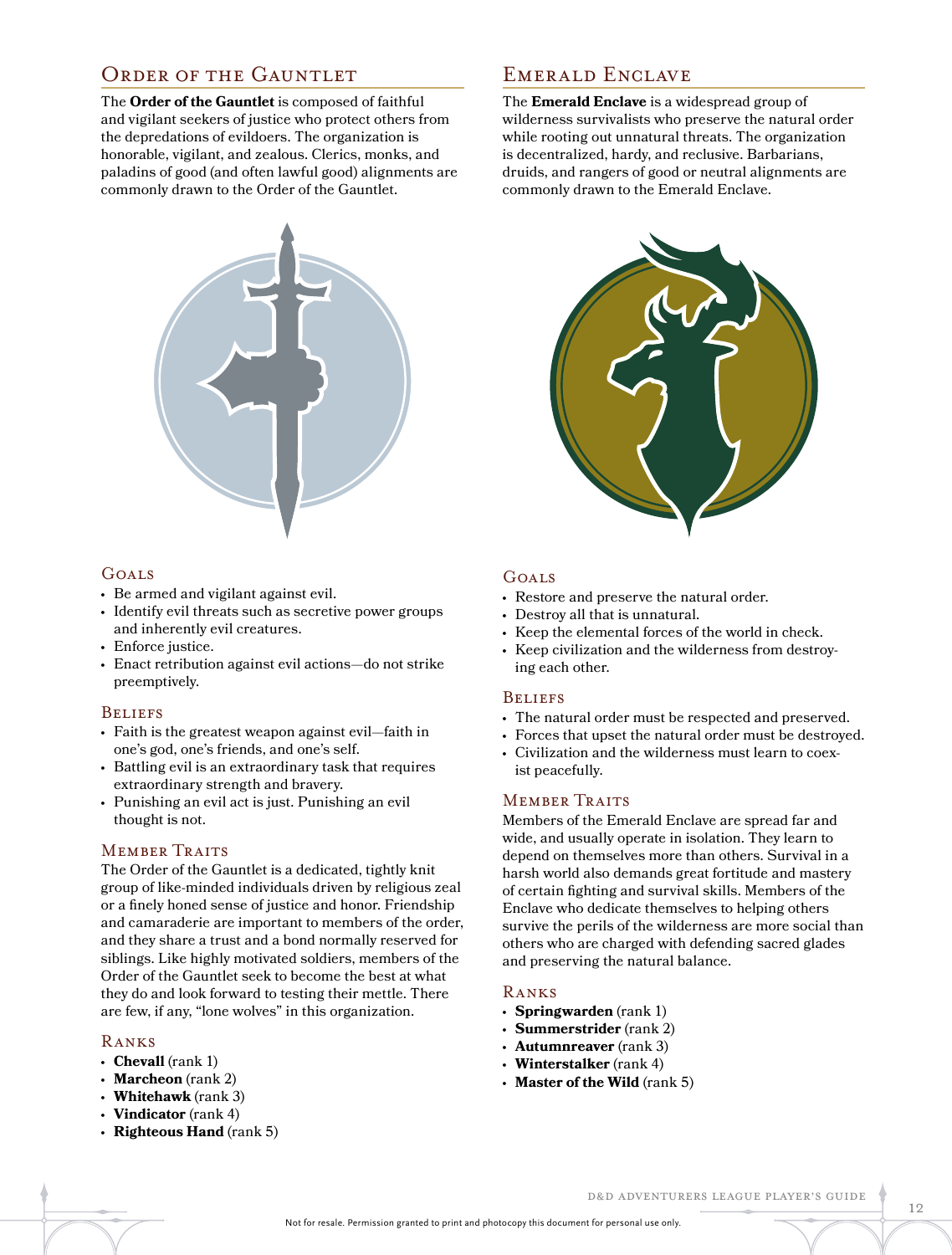### LORDS' ALLIANCE

The **Lords' Alliance** is a loose coalition of established political powers concerned with mutual security and prosperity. The organization is aggressive, militant, and political. Fighters and sorcerers of lawful or neutral alignments are commonly drawn to the Lords' Alliance.



### Goals

- Ensure the safety and prosperity of cities and other settlements of Faerûn.
- Maintain a strong coalition against the forces of disorder.
- Proactively eliminate threats to the established powers.
- Bring honor and glory to one's leaders and one's homeland.

### **BELIEFS**

- If civilization is to survive, all must unite against the dark forces that threaten it.
- Fight for your realm. Only you can bring honor, glory, and prosperity to your lord and homeland.
- Don't wait for the enemy to come to you. The best defense is a strong offense.

### **MEMBER TRAITS**

In order to seek out and destroy threats to their homelands, agents of the Lords' Alliance must be highly trained at what they do. Few can match their skills in the field. They fight for the glory and the security of their people and for the lords who rule over them, and they do so with pride. However, the Lords' Alliance can only survive if its members "play nice" with one another, which requires a certain measure of diplomacy. Rogue agents within the Lords' Alliance are rare, but defections have been known to occur.

### Ranks

- **Cloak** (rank 1)
- **Redknife** (rank 2)
- **Stingblade** (rank 3)
- **Warduke** (rank 4)
- **Lioncrown** (rank 5)

### ZHENTARIM

The **Zhentarim** is an unscrupulous shadow network that seeks to expand its influence and power throughout Faerûn. The organization is ambitious, opportunistic, and meritocratic. Rogues and warlocks of neutral and/or evil alignments are commonly drawn to the Zhentarim.



### Goals

- Amass wealth.
- Look for opportunities to seize power.
- Gain influence over important people and organizations.
- Dominate Faerûn.

### **BELIEFS**

- The Zhentarim is your family. You watch out for it, and it watches out for you.
- You are the master of your own destiny. Never be less than what you deserve to be.
- Everything—and everyone—has a price.

### MEMBER TRAITS

A member of the Zhentarim thinks of himself or herself as a member of a large family, and relies on the Black Network for resources and security. However, members are granted enough autonomy to pursue their own interests and gain some measure of personal power or influence. The Black Network is a meritocracy. As a whole, it promises "the best of the best," although in truth, the Zhentarim is more interested in spreading its own propaganda and influence than investing in the improvement of its individual members.

### Ranks

- **Fang** (rank 1)
- $\cdot$  **Wolf** (rank 2)
- **Viper** (rank 3)
- **Ardragon** (rank 4)
- **Dread Lord** (rank 5)

#### D&D Adventurers League Player's Guide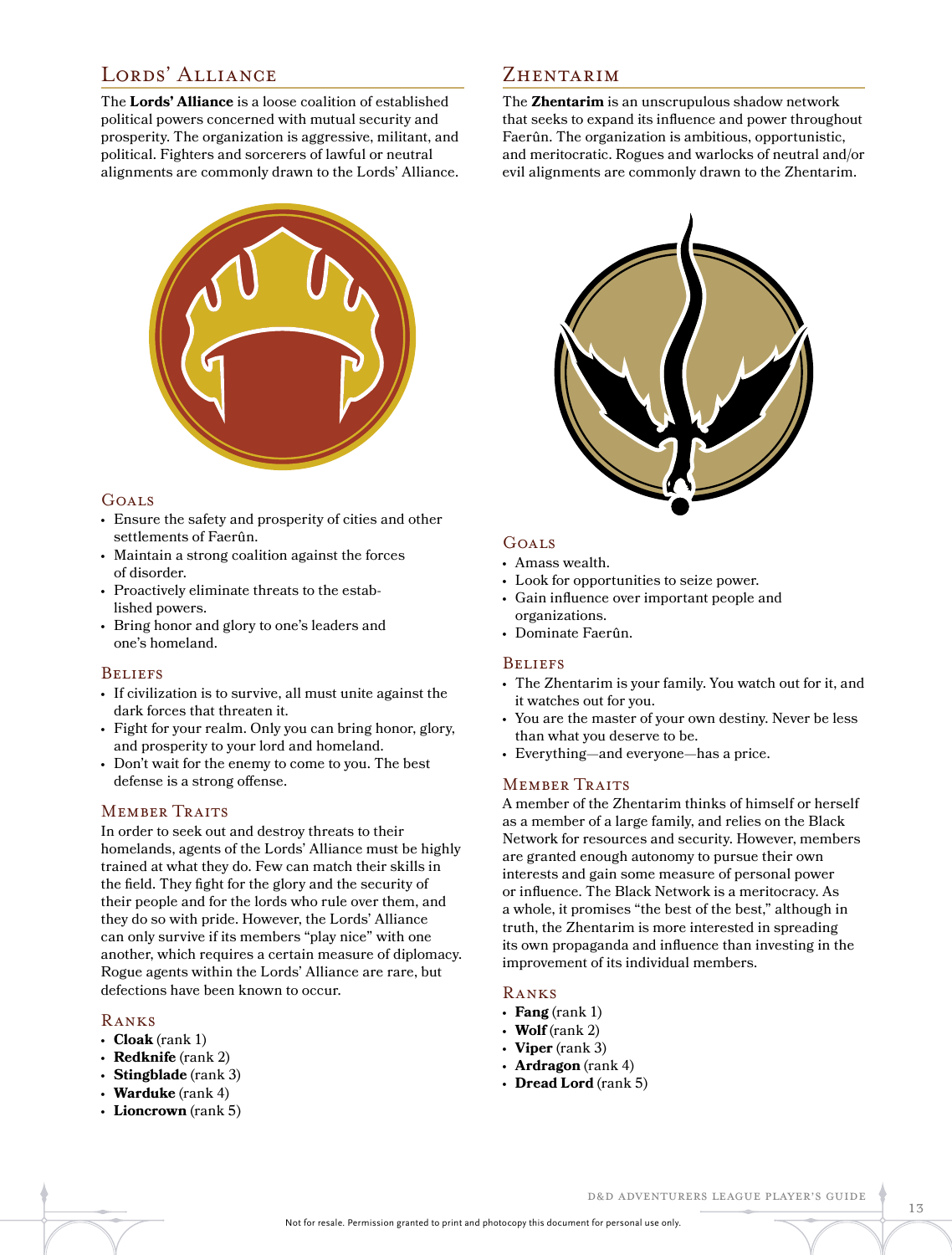### FACTION ADVANCEMENT AND **BENEFITS**

As a character allied with one of the factions goes on adventures, he or she earns renown for accomplishing tasks that align with the faction's goals. This is expressed in the awarding of **renown points** at the end of an episode or adventure. Completion usually earns 0 renown (no interest to the faction), 1 renown (some interest to the faction), or 2 renown (great interest to the faction). Each faction can award different renown points to adventurers.

As characters earn renown, they progress in the ranks of their factions, granting them greater authority and additional benefits.

### **Faction Advancement**

| Rank | Renown | <b>Other Requirements</b>      |
|------|--------|--------------------------------|
|      |        |                                |
| 2    |        |                                |
| 3    | 10     | 5th level, 1 secret mission    |
|      | 25     | 11th level, 3 secret missions  |
|      | 50     | 17th level, 10 secret missions |
|      |        |                                |

### RANK 1: INITIATE

This is the rank a character receives when first joining a faction. It is available at character creation or any time the character wishes to join.

*Participate in Faction Activities.* You can participate in any activities that are considered faction-specific for your faction.

*Earn Renown.* You can earn renown points in your faction and advance in rank.

*Receive Your Faction's Insignia.* All new faction members receive an insignia of their faction, fashioned into a wearable or held item.

### **Faction Insignias**

| Faction               | ltem                           |
|-----------------------|--------------------------------|
| <b>Harpers</b>        | Pin                            |
| Order of the Gauntlet | Pendant                        |
| Emerald Enclave       | Leaf clasp                     |
| Lords' Alliance       | Signet ring (symbol palm side) |
| Zhentarim             | Gold coin (stamped symbol)     |

### Rank 2: Agent

Rank 2 characters have shown that they're aligned with the faction's goals, and are able to take on more responsibility.

*Secret Missions.* During certain adventures, you might be given the opportunity to undergo a secret

#### **Barovia and the Five Factions**

Once the adventurers enter Barovia, all contact with their factions is severed. Only after characters return to Faerûn will the tales of their deeds be spread, allowing any renown points earned during the season to be processed. While the characters are in Barovia during the current storyline season, they cannot gain in rank or undertake secret missions.

mission on behalf of your faction. Completion of these missions might earn you additional benefits.

*Apprenticeship to an Adventurer Mentor.* Your character can be apprenticed to another higher-ranking adventurer from your faction. The benefits of this apprenticeship will become available when rank 4 benefits are released.

#### Rank 3: Stalwart

Rank 3 characters are reliable faction members, entrusted with many secrets and deserving of additional support during adventures.

*Faction Downtime Activity.* You gain access to a faction-specific downtime activity that gives you additional benefits when you use it. If your faction has any specific downtime activities for the current storyline season, they can be found in the *D&D Adventurers League Dungeon Master's Guide*.

### Rank 4: Mentor

Rank 4 characters are trusted voices within the faction's leadership. They are looked upon as champions of the faction's beliefs, and as mentors by those of lower rank.

*Become a Mentor.* You can designate other rank 2 or 3 characters as your charge. You can have multiple charges if you wish. The benefits of this will be released when high-level play becomes available.

### Rank 5: Leader

Rank 5 characters are ensconced within the leadership of the faction and have a great degree of influence, guiding faction decisions.

*Become a Faction Leader.* You gain the ability to make decisions on behalf of your faction and influence current and future faction direction. The benefits of this will be released when high-level play becomes available.

## Frequently Asked Questions

#### *Where do I find a place to play?*

Your best resource is the [Store and Event Locator](http://locator.wizards.com/#brand=dnd), which shows local game stores near you running D&D Adventurers League games.

If you don't have a local store, you might check social media groups such as Facebook, Google Plus, and Meetup to look for public D&D Adventurers League events near you. In the future, we'll have regional D&D Adventurers League event groups set up to help as well.

#### *If my store finishes launch event content, what do we do?*

You can pick up a copy of the for-sale product and begin playing through the main storyline for the season. Alternatively, if you're playing in a store, you can schedule additional premiere play events and get access to the D&D Adventurers League adventures through your core hobby retailer. Otherwise, you can purchase those adventures from the Dungeon Masters Guild [\(www.DMsGuild.com](http://www.DMsGuild.com)) for play outside of your core hobby store.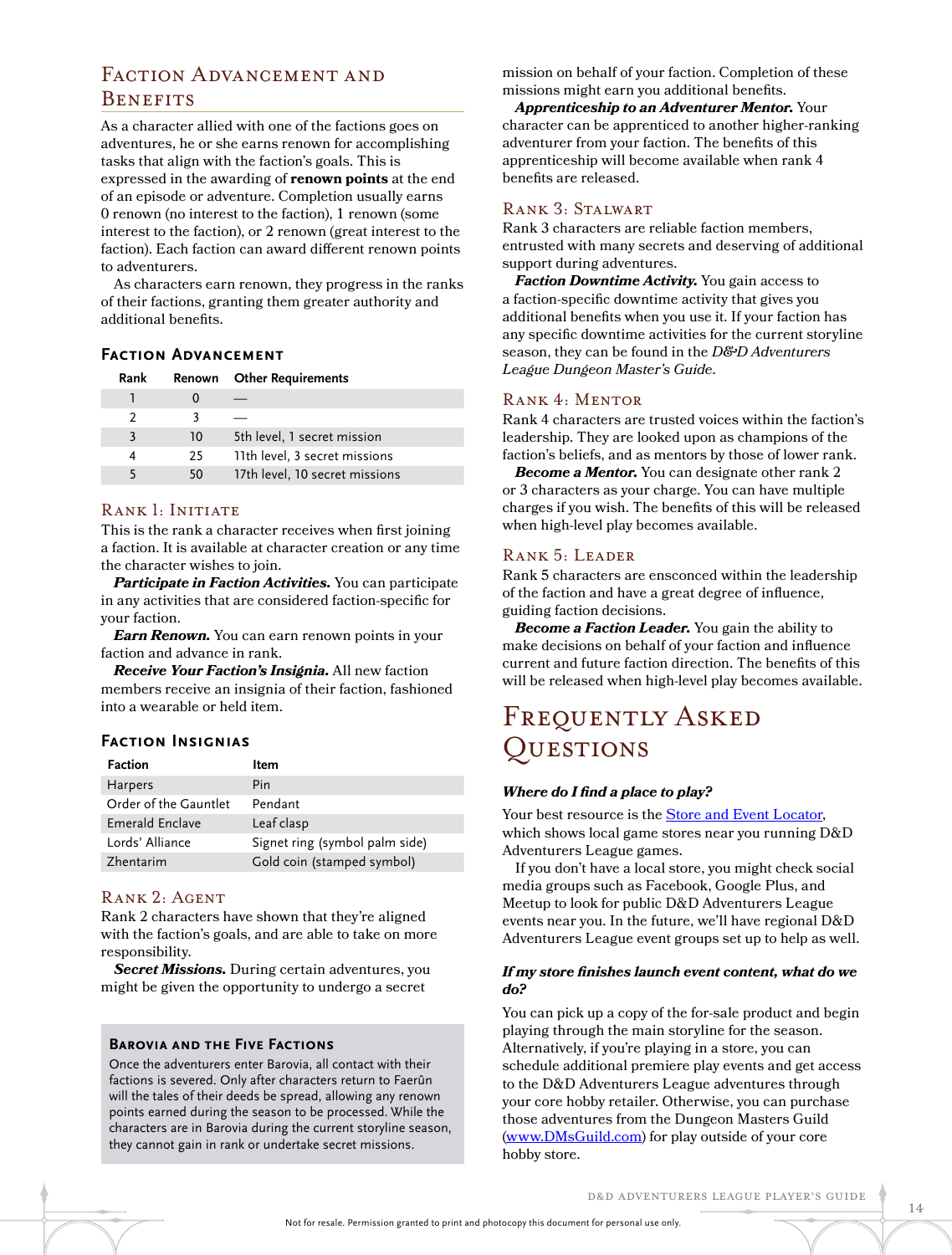### *What is the ideal path for a character in the D&D Adventurers League?*

We recommend any of the following paths to maximize your enjoyment of the D&D Adventurers League play experience:

- Start with *Lost Mine of Phandelver*. When finished, move onto play of levels 5 to 10 through D&D Adventurers League adventures.
- Start with the launch event adventure, *Death House*, and then continue playing through the *Curse of Strahd* adventure.
- Start with the *Curse of Strahd* storyline adventure DDAL4-01: *Suits of the Mists*, then continue with the rest of the D&D Adventurers League adventures tied to the current storyline.

Once your character is in Ravenloft, you must play through either the *Curse of Strahd* adventure or the D&D Adventurers League supporting adventures to eventually exit Strahd's domain.

### *What happens when new player rules options are released?*

New player rules for characters are tied to storyline seasons. When you create a character, you choose the story origin for the character, which defines what rules you can use for the duration of the character's career. If you want to use a new rules option from a book outside your character's allowed rules, you need to create a character with a story origin that allows that rules option.

### *Can I craft magic items?*

Magic item crafting is part of a rules option presented in the *Dungeon Master's Guide*. It is not allowed, along with most rules options in the *Dungeon Master's Guide*. *Potions of healing*, since they appear in the *Player's Handbook*, are an exception to this rule.

### *If I have certificates for magic items, can I trade them to my other characters?*

Yes, as long as the trade is one-for-one, the items match in rarity, and there is space left on the trade log for each item being traded.

### *If another member of my party casts reincarnate on my character, what happens?*

The DM rolls randomly to determine your new humanoid form. As noted in the spell, your racial traits might change as a result. *Reincarnate* is not on the list of spells offered through spellcasting services, so an adventure has to make an exception or another adventurer needs to cast it.

### *How do I deal with players of evil characters, or who venerate an evil deity?*

Just because a player has a character with a darker side doesn't mean that player has a license to make the game less fun for others at the table. Players are encouraged to have their characters work together despite their differences; a little competition is fine, as long as it

stays fun for everyone involved and doesn't result in other players getting shut out of the experience. If a DM or another player feels as though a player is creating an uncomfortable situation through the excuse of "it's what my character would do," the DM is free to give the offending player a warning for disruptive behavior, and if it persists, ask the organizer to remove the player from the table.

### *How are new D&D Adventurers League adventures released?*

A new D&D Adventurers League adventure has a **debut weekend** at one or several conventions selected by the admins and the folks at Wizards of the Coast. Then each region that did not host a debut has an opportunity to feature the adventure at one **regional preview** event that takes place after the debut but before the adventure's wide release. The **release** of an adventure is typically at the beginning of a subsequent month. At that point, the adventure can either be played at your core hobby retail store, or purchased from the **[Dungeon Masters Guild](http://DMsGuild.com)** and played anywhere.

### *If I have a consumable magic item on a certificate, does that count as a permanent magic item?*

No, it does not. Any magic item that has a small number of uses does not count as a permanent magic item. Wands and other magic items that have charges that reset do count as permanent magic items.

Certain rechargeable items can be recharged only within a particular storyline, including items such as *wingwear* and *balloon packs* from the *Elemental Evil* storyline. Such items are treated as consumable items outside that storyline. If you have such an item and are no longer playing in the original storyline, it is now considered a consumable item, and you can lower your magic item count to reflect this.

### *If I find a new option on the D&D Adventurers League organizer site, is it legal for play?*

Yes. Anything listed on dndadventurersleague.org is considered legal for play, including new backgrounds and pregenerated characters.

## PAST STORY ORIGINS

The following story origins are still active, and can also be selected at character creation.

### Tyranny of Dragons

This storyline was set in Phlan, and ran from August 2014 through March 2015. All adventures from this storyline are currently available. This is season 1, and each adventure bears the season's number in its code (DDEN1, DDEP1, and DDEX1).

### Allowed Rules

Characters choosing the *Tyranny of Dragons* storyline season can use the following rules for character options: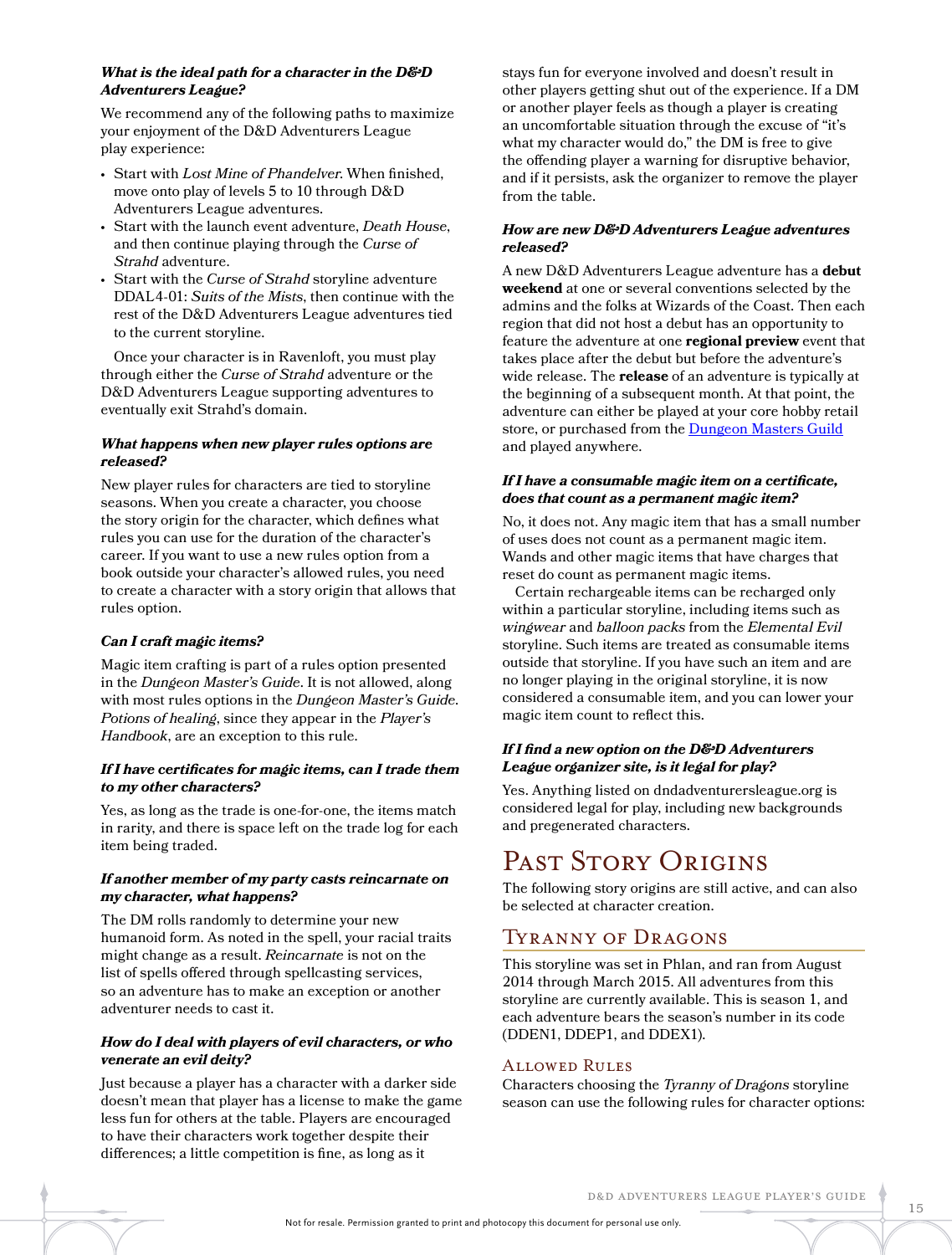- D&D *Basic Rules* (all rules except rolling ability scores and hit points, rolling for starting wealth, some alignment restrictions)
- D&D *Player's Handbook* (all rules except rolling ability scores and hit points, some alignment restrictions)
- *Hoard of the Dragon Queen* appendix A
- *Monster Manual* appendix A (beasts only)

Official documentation, such as a D&D Adventurers League certificate, **might provide exceptions** to the allowed rules.

### Rank 3 Faction Benefits

Adventures that are part of the *Tyranny of Dragons*  storyline season do not have faction benefits for rank 3 faction members.

### Elemental Evil

This storyline was set in Mulmaster, and ran from March 2015 through August 2015. All adventures from this storyline are currently available. This is season 2, and each adventure bears the season's number in its code (DDEN2, DDEP2, and DDEX2).

#### Allowed Rules

Characters choosing the Elemental Evil storyline season can use the following rules for character options:

- D&D *Basic Rules* (all rules except rolling ability scores and hit points, rolling for starting wealth, some alignment restrictions)
- D&D *Player's Handbook* (all rules except rolling ability scores and hit points, some alignment restrictions)
- *Princes of the Apocalypse* appendices A and B
- *Elemental Evil Player's Companion* (all rules except aarakocra)
- *Monster Manual* appendix A (beasts only)

Official documentation, such as a D&D Adventurers League certificate, **might provide exceptions** to the allowed rules.

### Rank 3 Faction Benefits

Members of the five factions that have achieved rank 3 have access to the following special downtime activities when adventuring in and around Mulmaster.

*Harpers—Arcane Amnesty.* You have friends within the Cloaks—an order of arcanists in Mulmaster—who are sympathetic to the Harpers' cause. You have advantage on any social interaction checks to exonerate you or anyone in your group for using restricted magic in and around the city. In addition, you can spend downtime days to have an arrested caster freed from prison or harsh punishment. The cost is 1 downtime day per level of the violating spell.

*Order of the Gauntlet—Judge Friend.* You are a dueling judge, and have overseen many duels in Mulmaster. You have the ear of friends within the dueling judge community, and can call upon the services of a battle-hardened warrior to lend you aid. At the beginning of an adventure or when appropriate, you can spend 5 downtime days to recruit a veteran (see appendix B of the *Monster Manual*). The veteran performs any tasks within reason and capability, but

parts ways with you after taking part in one combat or at the end of the adventure.

*Emerald Enclave—Secluded Haven.* You have a secret place just outside the city where you and your allies can rest, recuperate, and find mounts. When you use the recuperating downtime activity (see the *Basic Rules* or the *Player's Handbook*), you can apply the effects to your entire group. In addition, at the beginning of an adventure or when appropriate, you can spend downtime days to borrow mounts (riding horses, ponies, or mules) for yourself and your group. The cost is 1 downtime day per mount borrowed. All mounts must be returned at the end of the adventure. If any mount dies during the course of the adventure, you must pay half its value in gold.

*Lords' Alliance—Hawk Association.* You are part of the Hawks, the secret police of Mulmaster. You maintain law and order through intimidation and strong-arm tactics. You can coerce information from the common folk for your benefit, gaining advantage on any Charisma (Intimidation) checks to do so. Once per adventure at the beginning of an adventure, you can spend 3 downtime days to learn an adventure secret. The Dungeon Master provides you with a secret that only you know about the adventure, and you gain advantage on all checks to recall related information for the duration of the adventure.

*Zhentarim—Procure Illicit Goods.* You have contacts among smugglers residing in the ghettos of the city, who are able to procure restricted and illicit items for you. At the beginning of an adventure or when appropriate, you can spend 2 downtime days to gain one of the following items for the duration of the adventure: carrion crawler mucus, serpent venom, or a moldering scroll holding a 1st-level spell of your choice. Then roll on the Procure Illicit Goods table to see what happens as a result of your dealings.

### **Procure Illicit Goods (Mulmaster)**

### **d20 Result**

- 1–3 You are caught red-handed and jailed for 1d8 days. You do not gain the item. You must spend additional downtime days to cover this jail time, but you do not spend your lifestyle costs for these days. You can avoid jail by paying 50 gp per day of jail time.
- 4–6 You are accosted by the city watch while making the deal. You lose 100 gp and begin the adventure at half your hit point maximum, but you manage to retain possession of the item.
- 7–12 You find a fence willing to sell you the item, but it's going to cost you. Make a DC 10 Charisma (Persuasion) check. If you succeed, you pay 50 gp for the item. If you fail, you pay 200 gp for the item.
- 13–18 You are able to swindle or fast-talk your way into obtaining the item, gaining it for free.
- 19–20 You manage to obtain one item for free while attempting to steal another. Make a DC 10 Dexterity (Sleight of Hand) check. If you succeed, choose two different items instead of one. You gain both of the items for free. If you fail, you instead gain one item for free.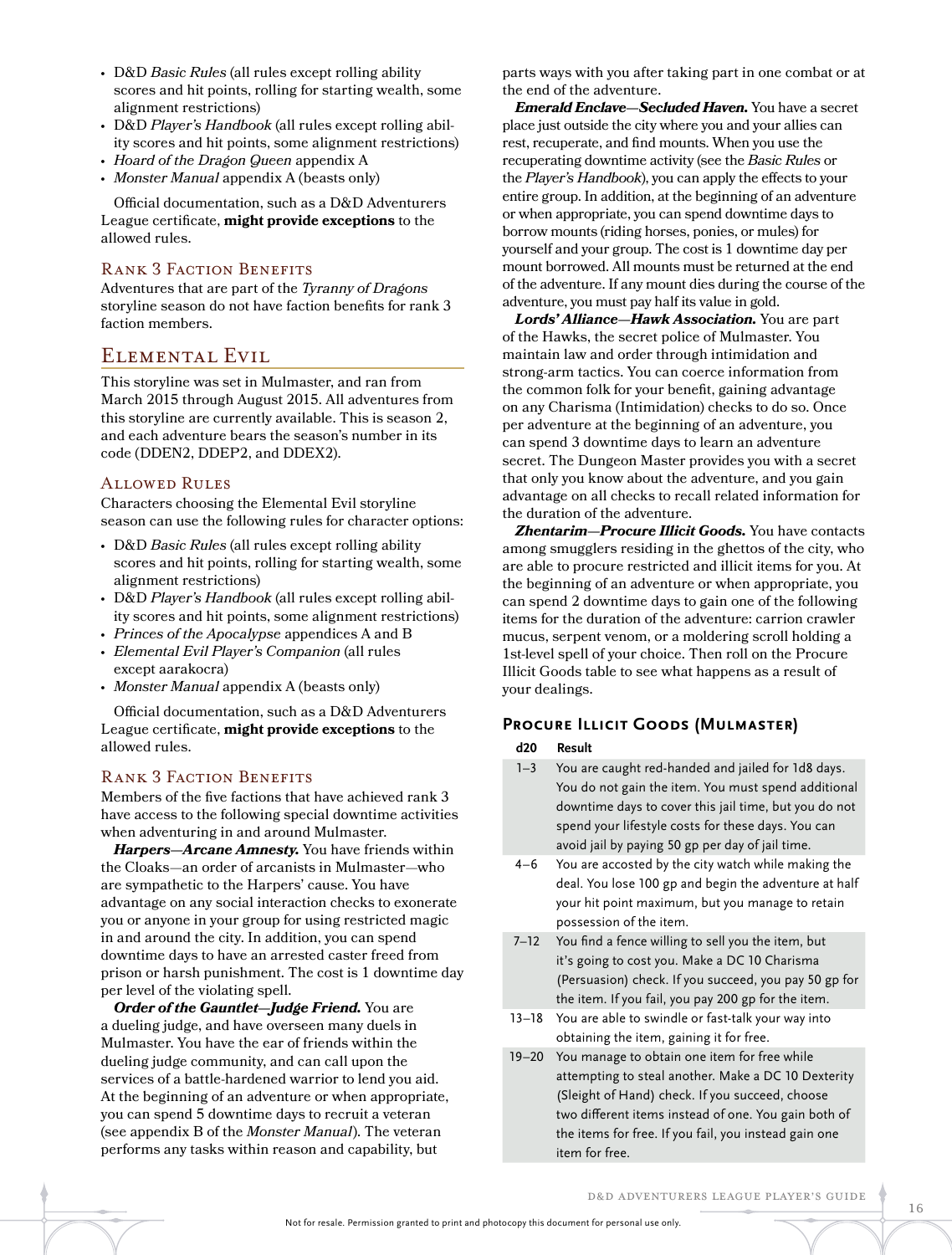### Rage of Demons

The *Rage of Demons* storyline season took place from September 2015 to March 2016. All adventures from this storyline are currently available. This is season 3, and each adventure bears the season's number in its code (DDEN3, DDEP3, and DDEX3).

### Allowed Rules

Characters choosing the Rage of Demons storyline season can use the following rules for character options:

- D&D *Basic Rules* (all rules except rolling ability scores and hit points, rolling for starting wealth, some alignment restrictions)
- D&D *Player's Handbook* (all rules except rolling ability scores and hit points, some alignment restrictions)
- *Out of the Abyss* appendix A
- *Monster Manual* appendix A (beasts only)
- *Sword Coast Adventurer's Guide* (see the sidebar)

Official documentation, such as a D&D Adventurers League certificate, **might provide exceptions** to the allowed rules.

### The Underdark and the Sword Coast

The main storyline for *Rage of Demons* takes place in the vast subterranean world known as the Underdark. This dark landscape is a twisted labyrinth where fear reigns, and is home to horrific monsters that have never seen the light of day.

It is here that the dark elf Gromph Baenre, Archmage of Menzoberranzan, performs a foul ritual meant to tap into the magical energy of *Faerzress* that suffuses the Underdark—and tears open portals to the demonic Abyss in the process. The creatures that step through those portals horrify even the archmage, and from that moment on, demonic insanity pervades the Underdark and threatens to shake the Forgotten Realms to its foundations. Adventurers must stop the madness before it consumes the Underdark and spreads to destroy the surface folk of Faerûn!

### Hillsfar and Below

Most of the events involving the *Rage of Demons*  storyline in the Moonsea take place in and below the city of **Hillsfar**. A city built upon the exchange of

#### **Temples in Hillsfar**

The city of Hillsfar contains a few places of worship, at which faithful adventurers can find spellcasting services and other aid. The most prominent is the Vault of Swords, a large brickand-wood building devoted to Tempus, the god of battle. The festhall-like House of Happiness is the temple of Lliira, and serves the faithful of the goddess of joy. The smallest true temple in the city is Lastholme, dedicated to Chauntea and serving also as a meadery and orphanage.

Shrines to Malar, Torm, and Umberlee are also found within the gates of Hillsfar, but these are not able to offer any resources in the form of spellcasting services. However, the nearby village of Elventree holds a temple known as the Hall of the Unicorn dedicated to Mielikki, where spellcasting services can be obtained. Shrines found in the hall include those honoring Mystra, Selûne, and Eilistraee.

#### **Sword Coast Adventurer's Guide**

All sidebars and optional rules in the *Sword Coast Adventurer's Guide* are legal for D&D Adventurers League play, with the exceptions noted here. The following rules options are either not allowed, or are restricted in some way:

- The Winged variant granting a fly speed for tieflings is not legal for D&D Adventurers League play. Cosmetic wings from the Appearance variant that don't grant a fly speed are fine.
- Races or other options that are mentioned but whose rules are found in another source (for example, aasimar and genasi) do not become legal without other campaign documentation unless that source is also legal for your character's story origin.
- You can indicate that you are a member of a rare elf subrace for the purpose of roleplaying, but you can use only the subrace traits for elves given in the *Player's Handbook*.
- You must be a dwarf to take the Path of the Battlerager primal path, and you must be an elf to take the Bladesinging arcane tradition.
- The inheritor background requires additional guidance. You can roll on the random table provided in the *Sword Coast Adventurer's Guide* as normal, but any item you choose must be a nonconsumable item found in the *Player's Handbook* worth 75 gp or less. Whether you choose to roll randomly or to pick your inheritance, your inheritance can be entirely mundane or possess a minor magical quirk. If you wish your item to have a minor magical quirk, you can choose either to have it glow with the light of a candle, or you can select an option from the What Quirk Does It Have? table in the *Dungeon Master's Guide*.

handshakes and gold, Hillsfar was once a trading capital controlled by humans, half-elves, and elves from the Moonsea region and Cormanthor to the south, and was ruled by a council of those three races. However, over a hundred years ago, the council succumbed to corruption and was infiltrated by a number of dark organizations, including the Zhentarim and the Cult of the Dragon. A decade later, a wizard councilor named Maalthiir overthrew the remaining council and set himself up as sole ruler of Hillsfar. Backed by the mercenary group the Red Plumes, the First Lord of Hillsfar ruled with an iron fist and a xenophobic nature that soon saw all nonhumans banned from the city.

Despite Maalthiir's tyrannical behavior, Hillsfar flourished under the enactment of a rigid code of law embracing trade. Within two decades, however, the fortunes of the city took a turn for the worse, and Maalthiir left Hillsfar for an unknown destination. Shortly after the merchant-mage's departure, the city was besieged by—and quickly capitulated to the Zhentarim.

In the void left by Maalthiir's departure and the Zhentarim's subsequent fall from power, a senate consisting of thirty-one merchants and guildmasters assumed control of the city. However, as the senators quickly came to ignore the best interests of the city in favor of maximizing their own personal profits, leadership fell to the current First Lord, Torin Nomerthal. The clever and calculating Torin has achieved considerable success as the nominal ruler of Hillsfar. After a Netherese garrison was stationed just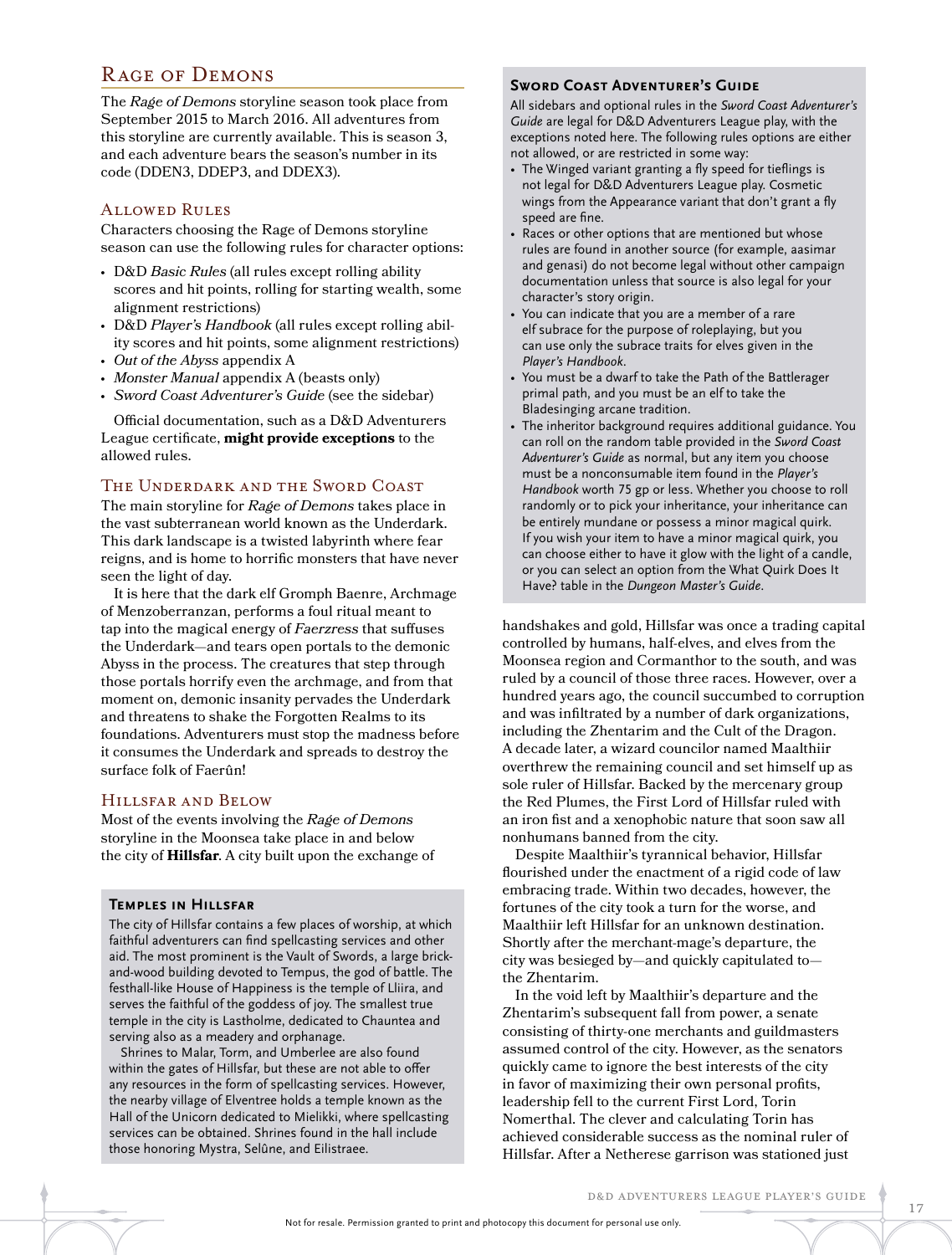outside the city, the First Lord waged a bloody battle against the intruders using the city's standing army (known as the Tower Guard), spellcasters of Hillsfar's mage's guild, mercenaries, and those Netherese whose allegiance could be bought.

Those soldiers would later form the ranks of the new Red Plumes, and would secure Torin's position as the ruler of Hillsfar. However, many irregularities have begun to creep into the affairs of the city-state in recent times. Torin acted to reinstated the city's prejudicial laws against nonhumans, and to this day, the only nonhuman residents of Hillsfar are those found partaking in the bloody games of the city's gladiatorial arena. This exclusionary behavior has now manifested itself in active hunts to bring more nonhumans into the arena. At the same time, debauchery and excessive behavior have taken hold of many of the most powerful and influential people in the city, some of whom are exposing Hillsfar to depths of depravity that would shock the most jaded Moonsea traveler.

## **MADNESS**

At the best of times, the Underdark is a bizarre, alien, and inhospitable world, but the influence of the demon lords has transformed it into a domain of madness and chaos. Faerzress acts as a catalyst, spreading the demon lords' madness throughout the Underdark.

 When adventurers enter the Underdark, begin taking into account the effects of demonic madness on the characters' sanity (see "Madness" in chapter 8 of the *Dungeon Master's Guide*). At various times during *Rage of Demons*, characters will be called upon to make a saving throw to resist some madness-inducing effect. In addition, characters might have to make a saving throw against madness whenever one of the following events occurs:

- The characters encounter or witness something particularly alien or disturbing (such as a demon lord).
- The characters stay in a *faerzress*-suffused area for a long time (eight or more consecutive hours).
- A character takes psychic damage, particularly in an area suffused with *faerzress*.

 In adventures set during *Rage of Demons*, madness is measured in three levels.

### **Madness Levels**

#### **Level Effect**

- 1 Bout of short-term madness (lasts 1d10 minutes)
- 2 Bout of long-term madness (lasts  $1d10 \times 10$  hours)
- 3 Bout of indefinite madness (lasts until cured)

 A creature's madness level starts at 0. When the creature fails a madness saving throw, its madness level increases by 1, and the creature immediately suffers the level's effect (as determined by rolling on the Short-Term Madness table, the Long-Term Madness table, or the Indefinite Madness table in the *Dungeon Master's Guide*). When the effect ends, the creature's madness level doesn't change. Any time the creature's madness level increases, it suffers the effect of the new level.

#### **Rage of Demons Rank 3 Downtime Activities**

Members of the five factions who have achieved rank 3 have access to the following special downtime activities when adventuring in and around Hillsfar and in the Underdark beneath the city.

*Harpers—Mental Fortitude***.** You are a Brightcandle of the Harpers. Under the tutelage of your faction-mates in Elventree, you have learned the secrets of healing the mind. If you are afflicted with any type of madness, you can spend one downtime day to reduce your madness level by 1, and to cure any short-term madness or long-term madness that afflicts you. You can do the same for allies, but the cost is three downtime days per ally cured. You cannot use this benefit to cure indefinite madness, and you cannot reduce your madness level to 0 if you are afflicted with indefinite madness.

*Order of the Gauntlet—Investiture of the Divine.* You are a Whitehawk in the Order of the Gauntlet, and have been a participant in prayer circles and rites to combat the demons spilling from the Underdark. You can spend ten downtime days to gain an investiture of the divine that lasts until your next long rest. While your investiture is active, you can use a bonus action on each of your turns to grant you or an ally within 30 feet of you the ability to bypass damage resistances on the next attack made against a demon. This benefit does not bypass a demon's immunities.

*Emerald Enclave—Madness Ward.* You are an Autumnreaver of the Emerald Enclave, and know that the madness creeping to the surface world from the depths of the Underdark is wholly unnatural. By performing cleansing rituals and warding areas where demonic madness has been seen or felt, you and your companions can bolster your resistance to that madness. For each downtime day you spend, you can grant yourself or an ally a madness ward that lasts until your next long rest. A creature with this madness ward can use a reaction to gain advantage on a saving throw against madness. A character can have only one madness ward active at a time.

*Lords' Alliance—Rally the Troops.* You are a Stingblade of the Lords' Alliance, dedicated to helping the common folk stand strong against the demonic influences pouring forth from the Underdark. By spending ten downtime days to rally the locals—whether surface dwellers or Underdark denizens—you can call three **bandits** (see appendix B of the *Monster Manual*) to your assistance. By spending fifteen downtime days, you can rally three **bandits** and one **bandit captain** to your aid. These allies perform any tasks within reason and capability, but they part ways with you after taking part in one combat or at the end of the adventure, whichever comes first. If things are looking grim and you do not already have these allies (and have not already called them during the current adventure), you can use a bonus action to spend an additional five downtime days (for a total of fifteen or twenty downtime days) and have these allies immediately show up in a place of the Dungeon Master's choosing.

*Zhentarim—Opportunist.* You are a Viper of the Zhentarim and are adept at slithering your way into advantageous positions. Despite the Red Plumes' grip on trade in the region and the chaos spreading as a result of madness in the Underdark, you are in a perfect position to profit. While you adventure, you are able collect valuables without the other party members' knowledge, then sell those valuables at a later date. For each ten downtime days you spend before an adventure, increase your gold rewards from the adventure by 10 percent, up to a maximum of 50 percent for that adventure.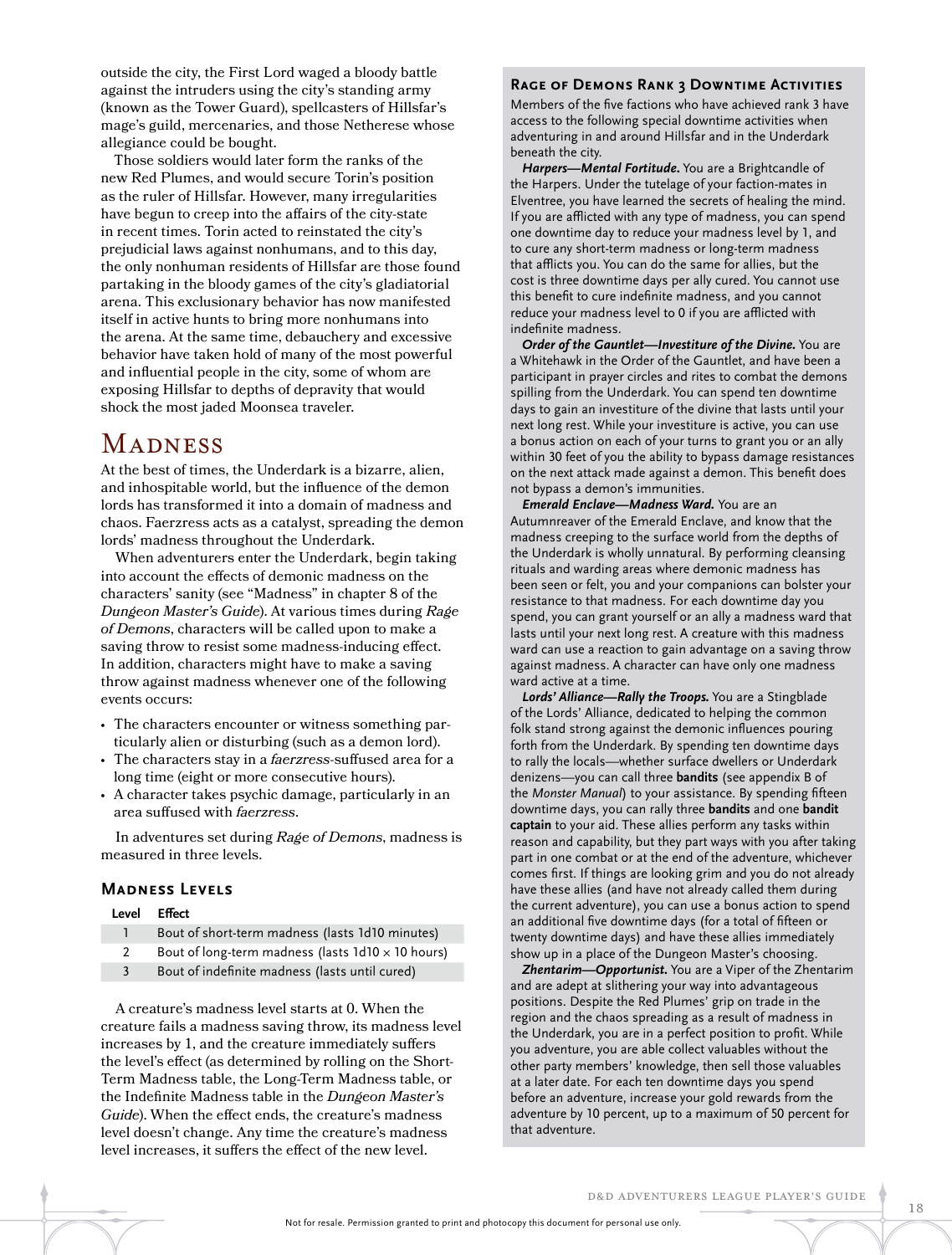If a creature with level 3 madness fails a madness saving throw, its madness level becomes 1. In this way, characters can potentially accumulate multiple forms of madness.

 Bouts of short-term and long-term madness can be cured as described in the *Dungeon Master's Guide*. Given the demonic source of the madness, *remove curse*  and *dispel evil and good* are also effective as cures. A *greater restoration* spell or more powerful magic is needed to cure indefinite madness, and also resets a creature's madness level to 0.

 Additional information on madness and its effects can be found in specific D&D Adventurers League adventures throughout the *Rage of Demons* season.